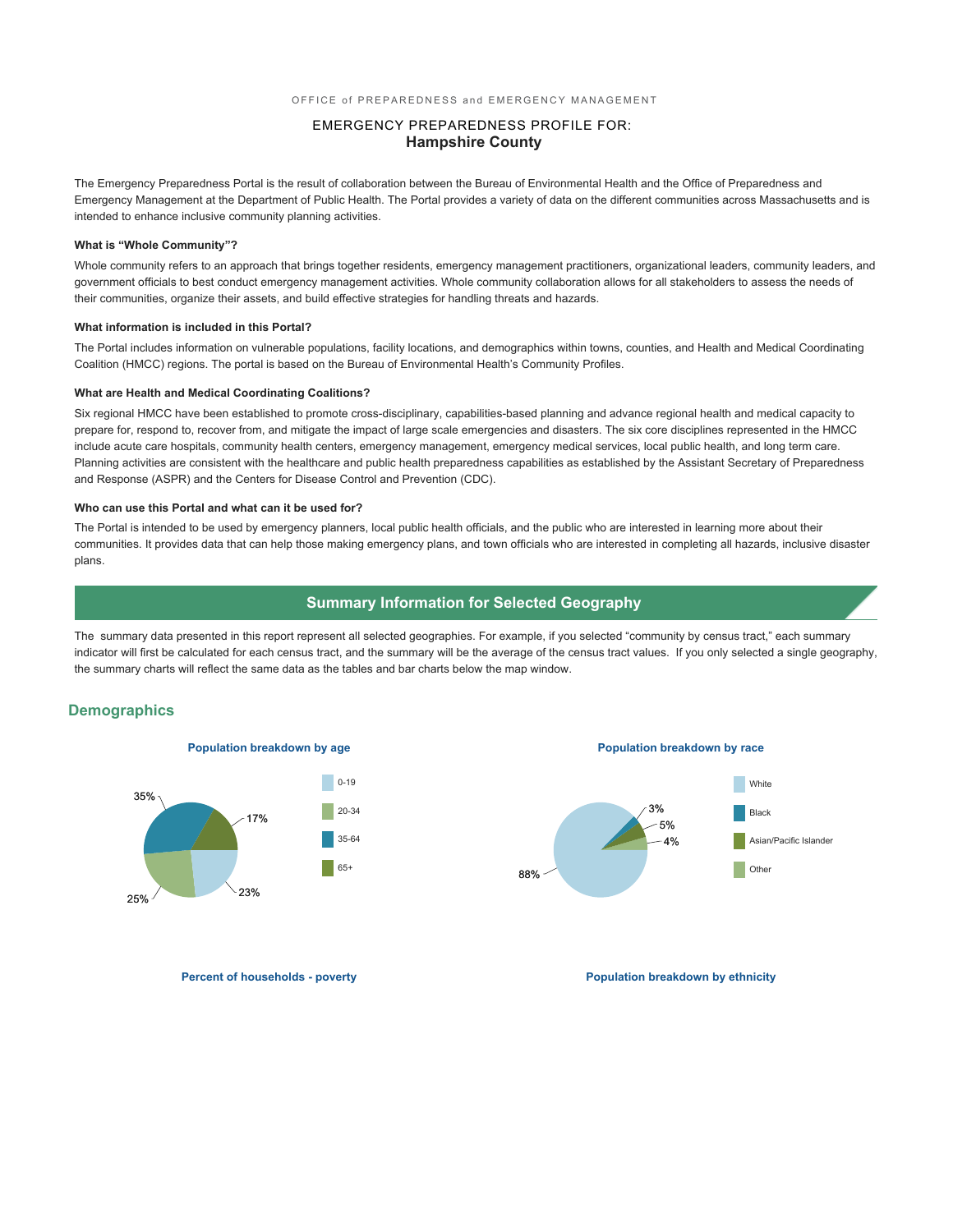

**Percent of Population by Type of Disability**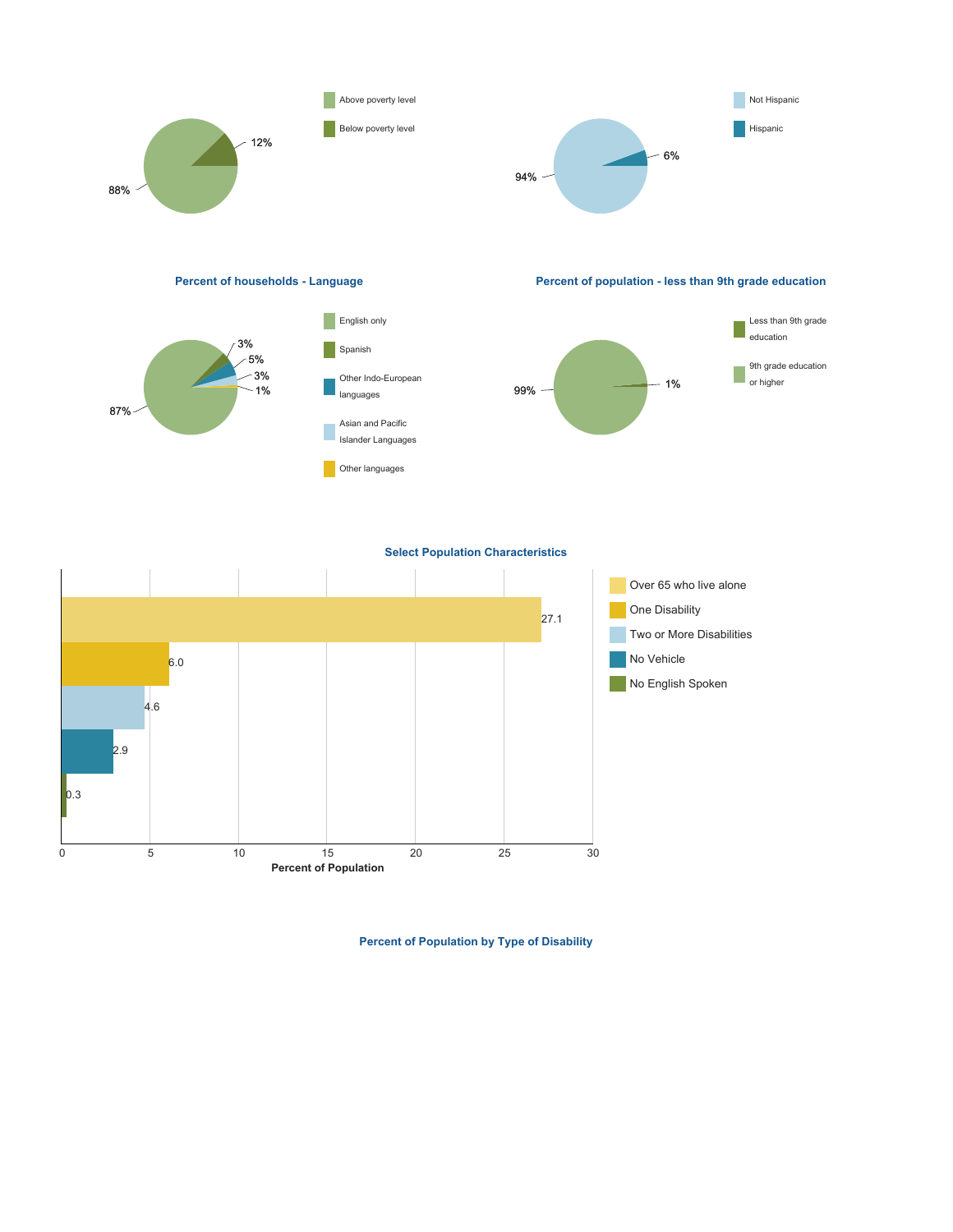

**Geography Breakdown**

# **Vulnerable Populations as a Percent of Population**

**Over 65 who live alone No Vehicle No Vehicle** 

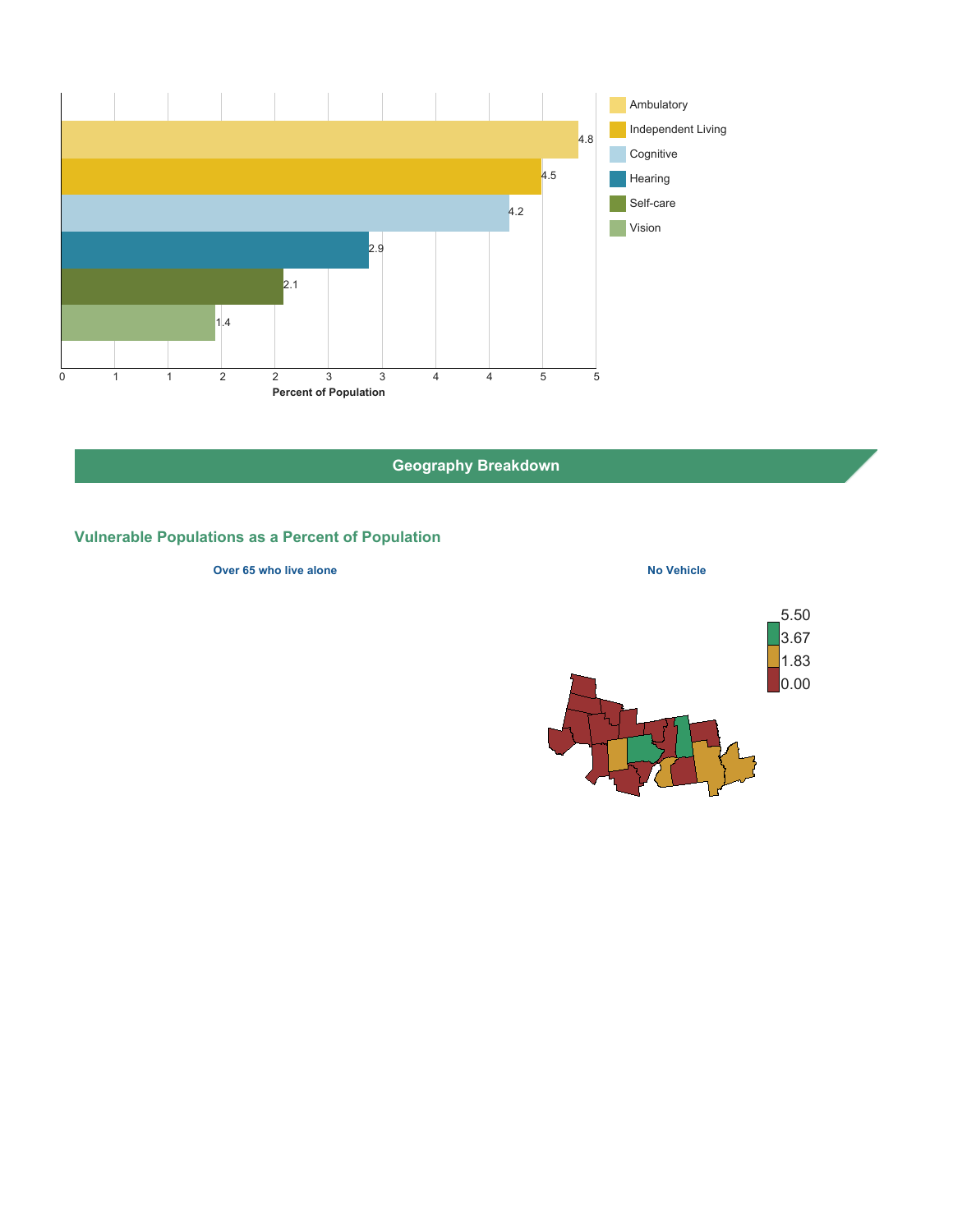**No English Spoken**

**One Disability**





**Two or More Disabilities**



# **Select Population Characteristics**

|                    |                               | <b>Below Poverty Level</b>  |                               | No Vehicle           |                               | Less than 9th grade<br>education |                               | Over 65 who live<br>alone |                               | No English Spoken    | <b>One</b><br><b>Disability</b> |
|--------------------|-------------------------------|-----------------------------|-------------------------------|----------------------|-------------------------------|----------------------------------|-------------------------------|---------------------------|-------------------------------|----------------------|---------------------------------|
|                    | <b>Number</b><br>of<br>People | $%$ of<br><b>Population</b> | <b>Number</b><br>of<br>People | $%$ of<br>Population | <b>Number</b><br>of<br>People | $%$ of<br>Population             | <b>Number</b><br>of<br>People | $%$ of<br>Population      | <b>Number</b><br>of<br>People | $%$ of<br>Population | Number of<br>People             |
| Amherst            | 6,426                         | 27.5                        | 682                           | 5.5                  | 330                           | 2.5                              | 994                           | 27.4                      | 83                            | 0.2                  | 1,691                           |
| <b>Belchertown</b> | 907                           | 6.1                         | 191                           | 2.2                  | 122                           | 1.2                              | 513                           | 23.1                      | 38                            | 0.3                  | 841                             |
| Chesterfield       | 55                            | 4.5                         | $\mathbf 0$                   | 0.0                  | 12                            | 1.3                              | 81                            | 28.9                      | $\mathbf 0$                   | 0.0                  | 98                              |
| Cummington         | 90                            | 10.7                        | 5                             | 1.2                  | $\mathbf 0$                   | 0.0                              | 70                            | 32.4                      | 0                             | 0.0                  | 67                              |
| Easthampton        | 1,469                         | 9.2                         | 142                           | 1.6                  | 92                            | 0.7                              | 984                           | 32.3                      | 49                            | 0.3                  | 1,233                           |
| Goshen             | 43                            | 4.7                         | $\mathbf 0$                   | 0.0                  | $\mathbf 0$                   | 0.0                              | 14                            | 9.2                       | $\mathbf 0$                   | 0.0                  | 19                              |
| Granby             | 238                           | 3.8                         | $\mathbf 0$                   | 0.0                  | 50                            | 1.1                              | 295                           | 24.9                      | $\mathbf 0$                   | 0.0                  | 215                             |
| Hadley             | 349                           | 6.7                         | 15                            | 0.6                  | 89                            | 2.2                              | 341                           | 27.0                      | $\mathbf 0$                   | 0.0                  | 236                             |
| Hatfield           | 213                           | 6.5                         | 28                            | 1.6                  | 9                             | 0.4                              | 237                           | 32.7                      | $\mathbf 0$                   | 0.0                  | 247                             |
| Huntington         | 184                           | 8.9                         | 21                            | 1.8                  | 23                            | 1.5                              | 112                           | 30.2                      | $\mathbf 0$                   | 0.0                  | 169                             |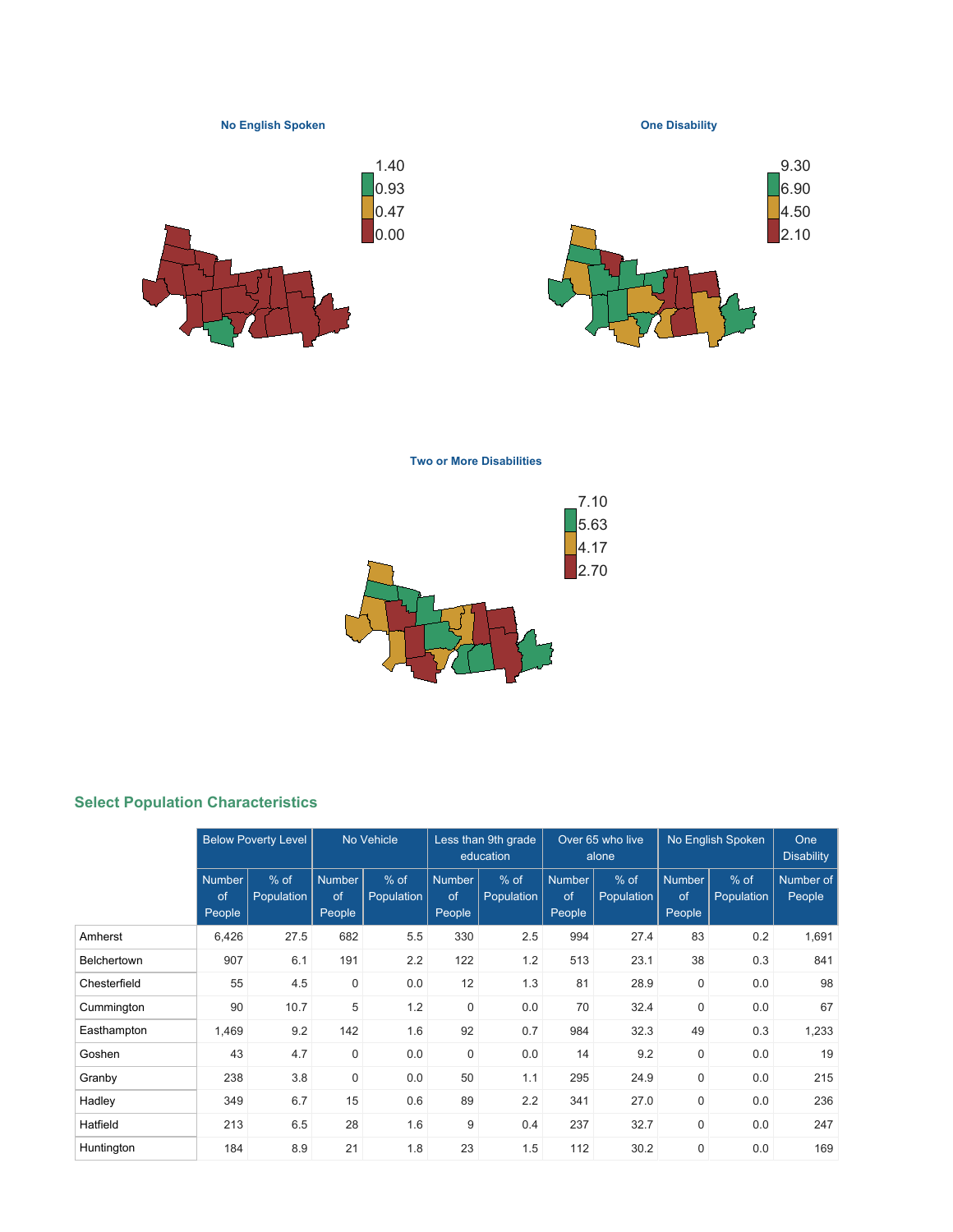**No English Spoken**

**One Disability**





**Two or More Disabilities**



# **Select Population Characteristics**

|                    |                      | Two or More<br><b>Disabilities</b> |                      |  |  |  |
|--------------------|----------------------|------------------------------------|----------------------|--|--|--|
|                    | $%$ of<br>Population | <b>Number</b><br>of<br>People      | $%$ of<br>Population |  |  |  |
| Amherst            | 4.3                  | 1,083                              | 2.7                  |  |  |  |
| <b>Belchertown</b> | 5.6                  | 531                                | 3.5                  |  |  |  |
| Chesterfield       | 8.0                  | 44                                 | 3.6                  |  |  |  |
| Cummington         | 7.9                  | 53                                 | 6.3                  |  |  |  |
| Easthampton        | 7.7                  | 888                                | 5.6                  |  |  |  |
| Goshen             | 2.1                  | 55                                 | 6.0                  |  |  |  |
| Granby             | 3.4                  | 366                                | 5.8                  |  |  |  |
| Hadley             | 4.5                  | 246                                | 4.7                  |  |  |  |
| Hatfield           | 7.5                  | 154                                | 4.7                  |  |  |  |
| Huntington         | 8.2                  | 97                                 | 4.7                  |  |  |  |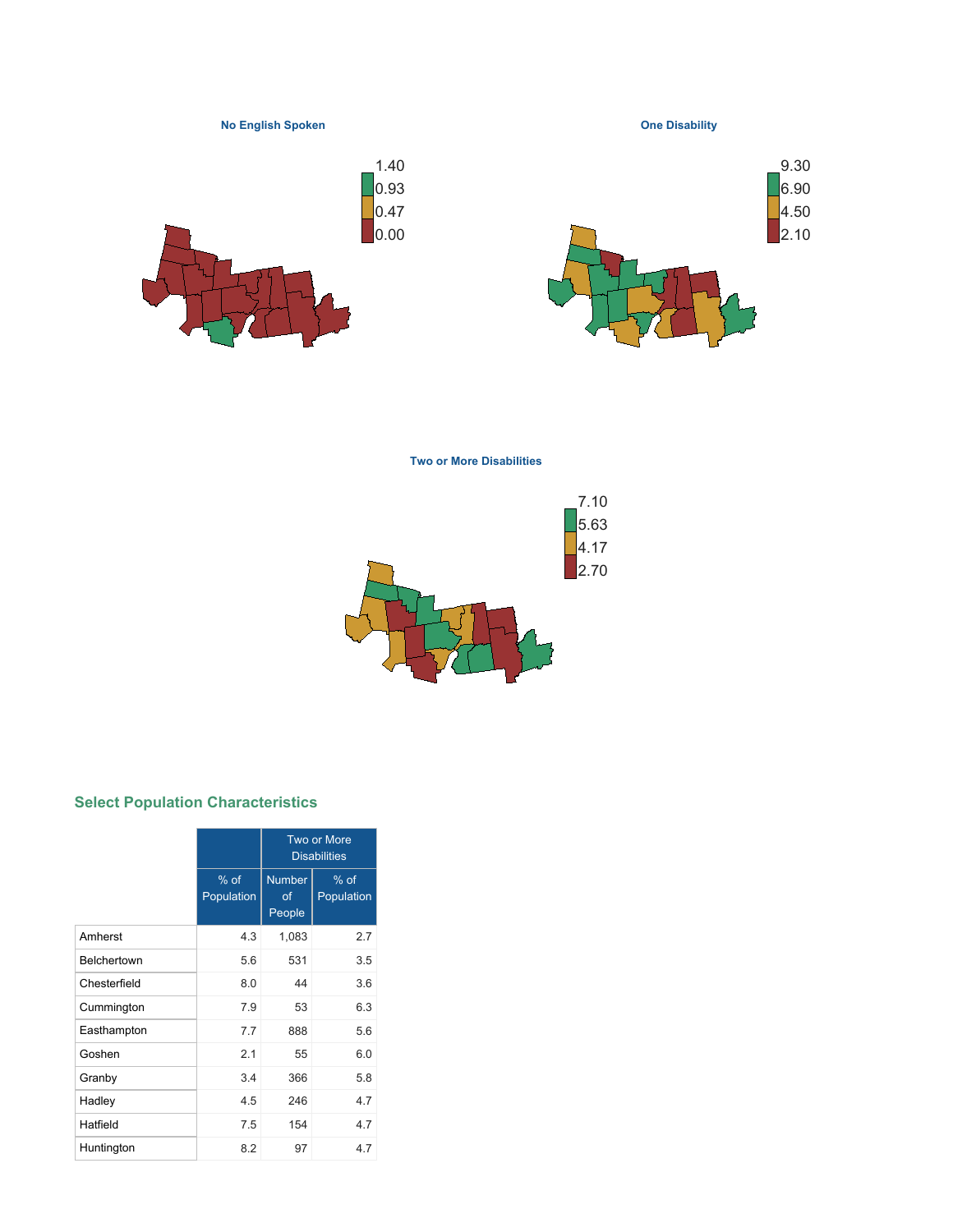|              | <b>Below Poverty Level</b>           |                      | No Vehicle                    |                      | Less than 9th grade<br>education |                      | Over 65 who live<br>No English Spoken<br>alone |                      |                               | One<br><b>Disability</b> |                     |
|--------------|--------------------------------------|----------------------|-------------------------------|----------------------|----------------------------------|----------------------|------------------------------------------------|----------------------|-------------------------------|--------------------------|---------------------|
|              | <b>Number</b><br>of<br><b>People</b> | $%$ of<br>Population | <b>Number</b><br>of<br>People | $%$ of<br>Population | <b>Number</b><br>of<br>People    | $%$ of<br>Population | Number<br>of<br>People                         | $%$ of<br>Population | <b>Number</b><br>of<br>People | $%$ of<br>Population     | Number of<br>People |
| Middlefield  | 19                                   | 4.7                  | 0                             | 0.0                  | 2                                | 0.6                  | 20                                             | 23.0                 | $\mathbf 0$                   | 0.0                      | 38                  |
| Northampton  | 3,407                                | 13.7                 | 667                           | 5.0                  | 376                              | 1.9                  | 1,373                                          | 26.8                 | 103                           | 0.4                      | 1,821               |
| Pelham       | 68                                   | 5.3                  | 6                             | 0.9                  | $\mathbf 0$                      | 0.0                  | 87                                             | 26.0                 | $\mathbf 0$                   | 0.0                      | 56                  |
| Plainfield   | 44                                   | 6.7                  | $\mathbf 0$                   | 0.0                  | $\overline{4}$                   | 0.8                  | 35                                             | 18.0                 | $\mathbf 0$                   | 0.0                      | 42                  |
| South Hadley | 1,462                                | 9.6                  | 248                           | 3.1                  | 146                              | 1.2                  | 1,107                                          | 32.3                 | 15                            | 0.1                      | 1,187               |
| Southampton  | 152                                  | 2.5                  | 17                            | 0.5                  | 11                               | 0.2                  | 169                                            | 14.1                 | 86                            | 1.4                      | 389                 |
| Ware         | 1,298                                | 13.3                 | 100                           | 2.2                  | 196                              | 2.7                  | 550                                            | 26.9                 | 17                            | 0.2                      | 862                 |
| Westhampton  | 64                                   | 3.4                  | 24                            | 2.2                  | 3                                | 0.2                  | 26                                             | 7.7                  | $\mathbf 0$                   | 0.0                      | 129                 |
| Williamsburg | 234                                  | 9.1                  | 12                            | 0.8                  | 17                               | 0.8                  | 149                                            | 24.6                 | $\mathbf 0$                   | 0.0                      | 205                 |
| Worthington  | 78                                   | 5.9                  | $\overline{4}$                | 0.5                  | 12                               | 1.2                  | 88                                             | 27.2                 | $\mathbf 0$                   | 0.0                      | 89                  |

# **Population by Type of Disability**

|              |               | Ambulatory                   | Cognitive     |      |               | <b>Vision</b>                                                          | Hearing       |      | Self-care     |                              | <b>Independent Living</b> |                                |
|--------------|---------------|------------------------------|---------------|------|---------------|------------------------------------------------------------------------|---------------|------|---------------|------------------------------|---------------------------|--------------------------------|
|              | <b>Number</b> | % of<br>of People Population | <b>Number</b> | % of | <b>Number</b> | % of<br>of People Population of People Population of People Population | <b>Number</b> | % of | <b>Number</b> | % of<br>of People Population | <b>Number</b>             | $%$ of<br>of People Population |
| Amherst      | 941           | 2.4                          | 1,327         | 3.4  | 374           | 0.9                                                                    | 530           | 1.3  | 577           | 1.5                          | 1,149                     | 3.2                            |
| Belchertown  | 573           | 4.1                          | 618           | 4.4  | 154           | 1.0                                                                    | 282           | 1.9  | 134           | 0.9                          | 355                       | 3.1                            |
| Chesterfield | 59            | 5.0                          | 29            | 2.5  | 20            | 1.6                                                                    | 65            | 5.3  | 24            | 2.0                          | 29                        | 2.8                            |
| Cummington   | 52            | 6.4                          | 29            | 3.6  | 22            | 2.6                                                                    | 69            | 8.2  | 13            | 1.6                          | 47                        | 6.8                            |
| Easthampton  | 1.024         | 6.7                          | 705           | 4.6  | 290           | 1.8                                                                    | 632           | 4.0  | 425           | 2.8                          | 563                       | 4.2                            |
| Goshen       | 53            | 6.0                          | 14            | 1.6  | 9             | 1.0                                                                    | 15            | 1.6  | 16            | 1.8                          | 26                        | 3.3                            |
| Granby       | 300           | 5.0                          | 192           | 3.2  | 97            | 1.5                                                                    | 213           | 3.4  | 147           | 2.4                          | 189                       | 3.6                            |
| Hadley       | 257           | 5.0                          | 155           | 3.0  | 103           | 2.0                                                                    | 101           | 1.9  | 102           | 2.0                          | 192                       | 4.4                            |
| Hatfield     | 174           | 5.4                          | 163           | 5.1  | 53            | 1.6                                                                    | 163           | 5.0  | 60            | 1.9                          | 104                       | 3.8                            |
| Huntington   | 100           | 5.1                          | 92            | 4.7  | 41            | 2.0                                                                    | 135           | 6.6  | 39            | 2.0                          | 71                        | 4.1                            |
| Middlefield  | 17            | 4.2                          | 31            | 7.6  | 3             | 0.7                                                                    | 34            | 8.3  | 0             | 0.0                          | 10                        | 2.6                            |
| Northampton  | 1,452         | 5.4                          | 1,368         | 5.1  | 438           | 1.6                                                                    | 957           | 3.5  | 627           | 2.3                          | 1,374                     | 5.9                            |
| Pelham       | 48            | 3.9                          | 21            | 1.7  | 12            | 0.9                                                                    | 40            | 3.1  | 19            | 1.5                          | 19                        | 1.8                            |
| Plainfield   | 35            | 5.5                          | 26            | 4.1  | 12            | 1.8                                                                    | 39            | 5.9  | 4             | 0.6                          | 21                        | 3.7                            |
| South Hadley | 1,239         | 7.4                          | 733           | 4.4  | 300           | 1.7                                                                    | 497           | 2.8  | 549           | 3.3                          | 910                       | 6.0                            |
| Southampton  | 184           | 3.1                          | 219           | 3.7  | 92            | 1.5                                                                    | 193           | 3.1  | 93            | 1.6                          | 167                       | 3.3                            |
| Ware         | 674           | 7.2                          | 503           | 5.4  | 175           | 1.8                                                                    | 353           | 3.6  | 254           | 2.7                          | 627                       | 8.1                            |
| Westhampton  | 59            | 3.3                          | 58            | 3.3  | 14            | 0.8                                                                    | 82            | 4.4  | 12            | 0.7                          | 39                        | 2.5                            |
| Williamsburg | 146           | 5.8                          | 122           | 4.9  | 58            | 2.3                                                                    | 122           | 4.7  | 68            | 2.7                          | 149                       | 6.9                            |
| Worthington  | 66            | 5.1                          | 39            | 3.0  | 25            | 1.9                                                                    | 55            | 4.1  | 24            | 1.9                          | 46                        | 4.1                            |

# **Households by Language Spoken**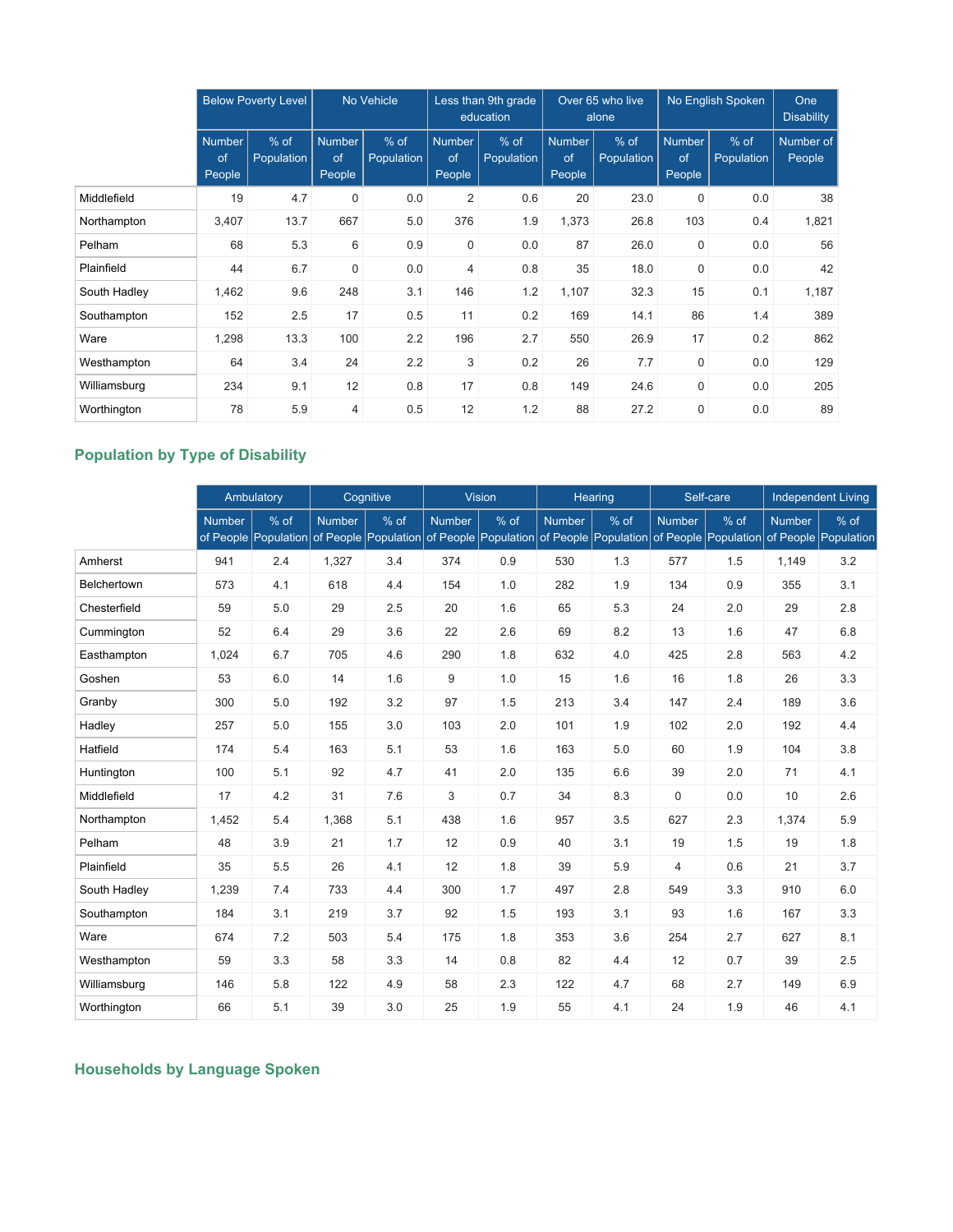|              |                      | <b>Two or More</b><br><b>Disabilities</b> |                      |  |  |  |
|--------------|----------------------|-------------------------------------------|----------------------|--|--|--|
|              | $%$ of<br>Population | <b>Number</b><br>of<br>People             | $%$ of<br>Population |  |  |  |
| Middlefield  | 9.3                  | 22                                        | 5.4                  |  |  |  |
| Northampton  | 6.6                  | 1,575                                     | 5.7                  |  |  |  |
| Pelham       | 4.4                  | 42                                        | 3.3                  |  |  |  |
| Plainfield   | 6.4                  | 33                                        | 5.0                  |  |  |  |
| South Hadley | 6.8                  | 1,061                                     | 6.1                  |  |  |  |
| Southampton  | 6.3                  | 203                                       | 3.3                  |  |  |  |
| Ware         | 8.9                  | 696                                       | 7.1                  |  |  |  |
| Westhampton  | 7.0                  | 57                                        | 3.1                  |  |  |  |
| Williamsburg | 8.0                  | 147                                       | 5.7                  |  |  |  |
| Worthington  | 6.7                  | 59                                        | 4.4                  |  |  |  |

# **Population by Type of Disability**

**Households by Language Spoken**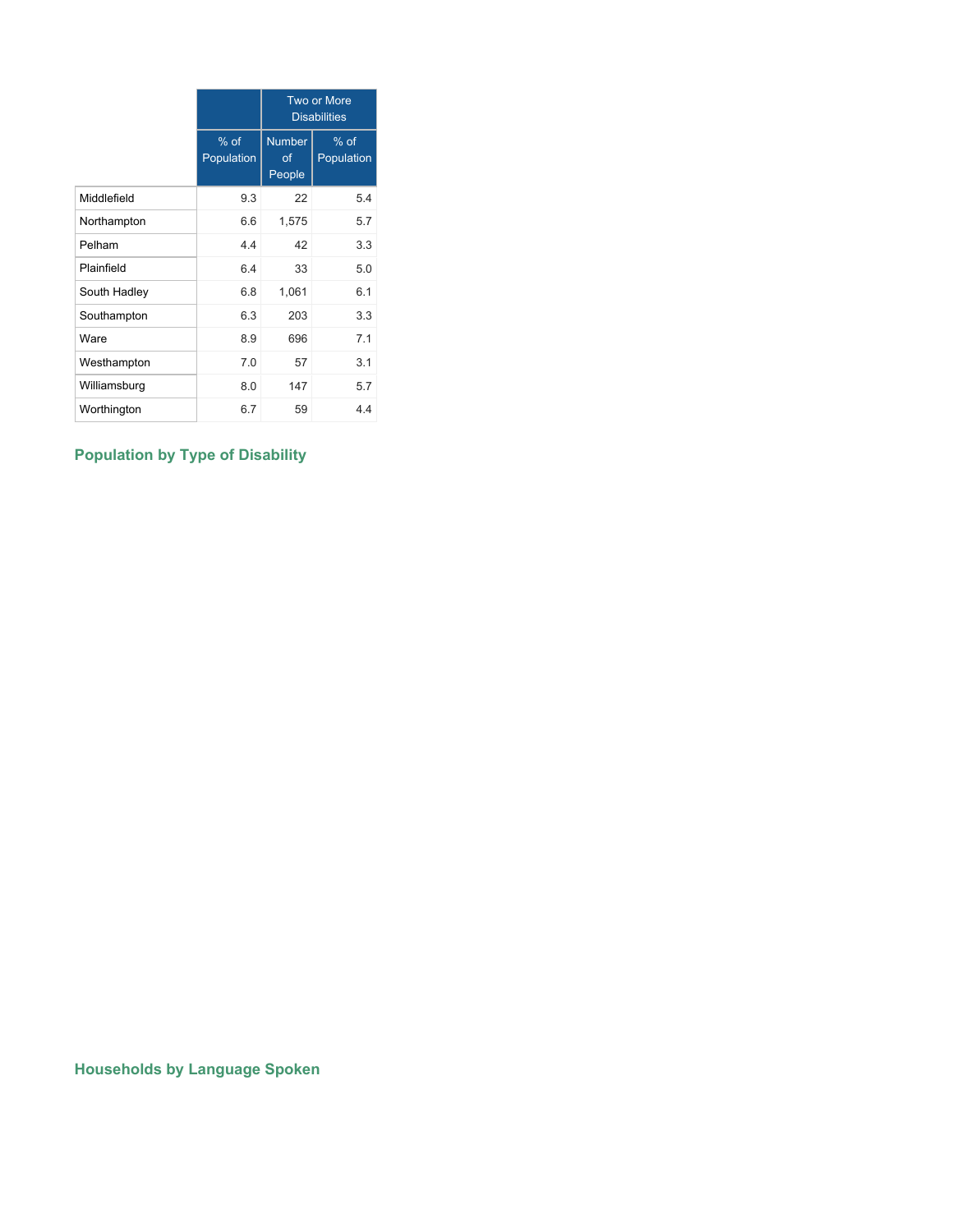|              | <b>English Only</b>     |                    | Spanish                 |                    | Other Indo-European<br>Languages |                                | Asian and Pacific islander     |                      | <b>Other</b><br>Languages |
|--------------|-------------------------|--------------------|-------------------------|--------------------|----------------------------------|--------------------------------|--------------------------------|----------------------|---------------------------|
|              | Number of<br>Households | % of<br>households | Number of<br>Households | % of<br>households | Number of<br><b>Households</b>   | $\frac{9}{6}$ of<br>households | Number of<br><b>Households</b> | $%$ of<br>households | Number of<br>Households   |
| Amherst      | 30,307                  | 77.7               | 1,837                   | 4.7                | 2,928                            | 7.5                            | 3,141                          | 8.1                  | 805                       |
| Belchertown  | 13,013                  | 92.1               | 145                     | 1.0                | 447                              | 3.2                            | 521                            | 3.7                  | $\mathsf{O}$              |
| Chesterfield | 1,181                   | 98.9               | $\overline{7}$          | 0.6                | 6                                | 0.5                            | $\Omega$                       | 0.0                  | $\Omega$                  |
| Cummington   | 784                     | 96.3               | 8                       | 1.0                | 22                               | 2.7                            | $\mathbf 0$                    | 0.0                  | $\Omega$                  |
| Easthampton  | 14,097                  | 92.1               | 493                     | 3.2                | 506                              | 3.3                            | 139                            | 0.9                  | 72                        |
| Goshen       | 868                     | 98.0               | $\overline{7}$          | 0.8                | 11                               | 1.2                            | $\boldsymbol{0}$               | 0.0                  | $\mathbf 0$               |
| Granby       | 5,496                   | 90.7               | 187                     | 3.1                | 309                              | 5.1                            | 65                             | 1.1                  | $\mathsf{O}$              |
| Hadley       | 4,625                   | 88.1               | 18                      | 0.3                | 410                              | 7.8                            | 179                            | 3.4                  | 17                        |
| Hatfield     | 3,124                   | 97.3               | 20                      | 0.6                | 66                               | 2.1                            | $\mathbf 0$                    | 0.0                  | $\mathbf 0$               |
| Huntington   | 1,874                   | 96.2               | 13                      | 0.7                | 62                               | 3.2                            | 0                              | 0.0                  | $\mathbf 0$               |
| Middlefield  | 402                     | 99.0               | 0                       | 0.0                | 0                                | 0.0                            | 4                              | 1.0                  | $\Omega$                  |
| Northampton  | 23,819                  | 86.5               | 1,827                   | 6.6                | 1,192                            | 4.3                            | 585                            | 2.1                  | 119                       |
| Pelham       | 1,172                   | 95.3               | $\overline{7}$          | 0.6                | 34                               | 2.8                            | $\overline{4}$                 | 0.3                  | 13                        |
| Plainfield   | 609                     | 95.5               | 10                      | 1.6                | $\overline{4}$                   | 0.6                            | 8                              | 1.3                  | $\overline{7}$            |
| South Hadley | 15,346                  | 90.4               | 331                     | 2.0                | 759                              | 4.5                            | 361                            | 2.1                  | 177                       |
| Southampton  | 5,237                   | 88.3               | 29                      | 0.5                | 530                              | 8.9                            | 108                            | 1.8                  | 28                        |
| Ware         | 8,531                   | 90.9               | 350                     | 3.7                | 463                              | 4.9                            | $\mathbf 0$                    | 0.0                  | 36                        |
| Westhampton  | 1,732                   | 96.9               | 22                      | 1.2                | 33                               | 1.8                            | $\mathbf 0$                    | 0.0                  | $\mathbf 0$               |
| Williamsburg | 2,349                   | 93.8               | 19                      | 0.8                | 131                              | 5.2                            | $\overline{4}$                 | 0.2                  | $\mathbf 0$               |
| Worthington  | 1,260                   | 97.3               | 3                       | 0.2                | 32                               | 2.5                            | $\mathbf 0$                    | 0.0                  | $\mathbf 0$               |

# **Educational Attainment for People 25 Years and Older**

|              | No schooling<br>complete      |                            | Some education<br>no high school<br>diploma or<br>equivalent |               | <b>Reqular high</b><br>school<br>diploma or<br><b>GED</b> |                            | Some college<br>no degree     |                            | <b>Associates</b><br>degree   |                   | <b>Bachelors</b><br>degree    |                   | <b>Masters</b><br>degree      |                            | Professional<br>school<br>degree |                |
|--------------|-------------------------------|----------------------------|--------------------------------------------------------------|---------------|-----------------------------------------------------------|----------------------------|-------------------------------|----------------------------|-------------------------------|-------------------|-------------------------------|-------------------|-------------------------------|----------------------------|----------------------------------|----------------|
|              | <b>Number</b><br>of<br>People | $\frac{0}{0}$<br>of<br>pop | <b>Number</b><br>of People                                   | $%$ of<br>pop | <b>Number</b><br>of<br>People                             | $\frac{0}{6}$<br>of<br>pop | <b>Number</b><br>of<br>People | $\frac{0}{6}$<br>of<br>pop | <b>Number</b><br>of<br>People | $\%$<br>of<br>pop | <b>Number</b><br>of<br>People | $\%$<br>of<br>pop | <b>Number</b><br>of<br>People | $\frac{0}{6}$<br>of<br>pop | <b>Number</b><br>of<br>People    | %<br>of<br>pop |
| Amherst      | 180                           | 1.4                        | 429                                                          | 3.3           | 1,755                                                     | 13.5                       | 1,424                         | 11.0                       | 662                           | 5.1               | 3,052                         | 23.5              | 2,908                         | 22.4                       | 570                              | 4.4            |
| Belchertown  | $\overline{2}$                | 0.0                        | 483                                                          | 4.8           | 2,339                                                     | 23.1                       | 1,467                         | 14.5                       | 917                           | 9.1               | 2,559                         | 25.3              | 1,769                         | 17.5                       | 283                              | 2.8            |
| Chesterfield | 9                             | 0.9                        | 50                                                           | 5.3           | 337                                                       | 35.5                       | 146                           | 15.4                       | 122                           | 12.8              | 150                           | 15.8              | 67                            | 7.1                        | 29                               | 3.1            |
| Cummington   | $\mathbf 0$                   | 0.0                        | 17                                                           | 2.7           | 196                                                       | 30.8                       | 118                           | 18.5                       | 44                            | 6.9               | 122                           | 19.2              | 97                            | 15.2                       | 24                               | 3.8            |
| Easthampton  | 13                            | 0.1                        | 455                                                          | 3.6           | 3,432                                                     | 27.4                       | 2,172                         | 17.3                       | 1,566                         | 12.5              | 3,046                         | 24.3              | 1,537                         | 12.3                       | 197                              | 1.6            |
| Goshen       | 0                             | 0.0                        | 25                                                           | 3.4           | 205                                                       | 27.8                       | 133                           | 18.0                       | 73                            | 9.9               | 159                           | 21.5              | 119                           | 16.1                       | 3                                | 0.4            |
| Granby       | 0                             | 0.0                        | 275                                                          | 5.8           | 1,139                                                     | 23.9                       | 794                           | 16.7                       | 475                           | 10.0              | 1,267                         | 26.6              | 676                           | 14.2                       | 59                               | 1.2            |
| Hadley       | 23                            | 0.6                        | 122                                                          | 3.0           | 869                                                       | 21.0                       | 650                           | 15.7                       | 210                           | 5.1               | 1,302                         | 31.5              | 530                           | 12.8                       | 33                               | 0.8            |
| Hatfield     | 9                             | 0.4                        | 72                                                           | 2.9           | 685                                                       | 27.2                       | 363                           | 14.4                       | 327                           | 13.0              | 661                           | 26.3              | 261                           | 10.4                       | 45                               | 1.8            |
| Huntington   | 6                             | 0.4                        | 119                                                          | 7.5           | 487                                                       | 30.7                       | 302                           | 19.1                       | 214                           | 13.5              | 352                           | 22.2              | 84                            | 5.3                        | 5                                | 0.3            |
| Middlefield  | 0                             | 0.0                        | 5                                                            | 1.4           | 131                                                       | 37.6                       | 98                            | 28.2                       | 33                            | 9.5               | 47                            | 13.5              | 20                            | 5.7                        | $\overline{7}$                   | 2.0            |
| Northampton  | 92                            | 0.5                        | 1,121                                                        | 5.8           | 3,063                                                     | 15.8                       | 2,258                         | 11.6                       | 1,214                         | 6.3               | 5,080                         | 26.2              | 4,306                         | 22.2                       | 955                              | 4.9            |
| Pelham       | $\Omega$                      | 0.0                        | 13                                                           | 1.3           | 142                                                       | 14.2                       | 124                           | 12.4                       | 54                            | 5.4               | 286                           | 28.5              | 197                           | 19.6                       | 51                               | 5.1            |
| Plainfield   | $\overline{2}$                | 0.4                        | 15                                                           | 2.8           | 139                                                       | 26.4                       | 83                            | 15.7                       | 48                            | 9.1               | 110                           | 20.9              | 97                            | 18.4                       | 17                               | 3.2            |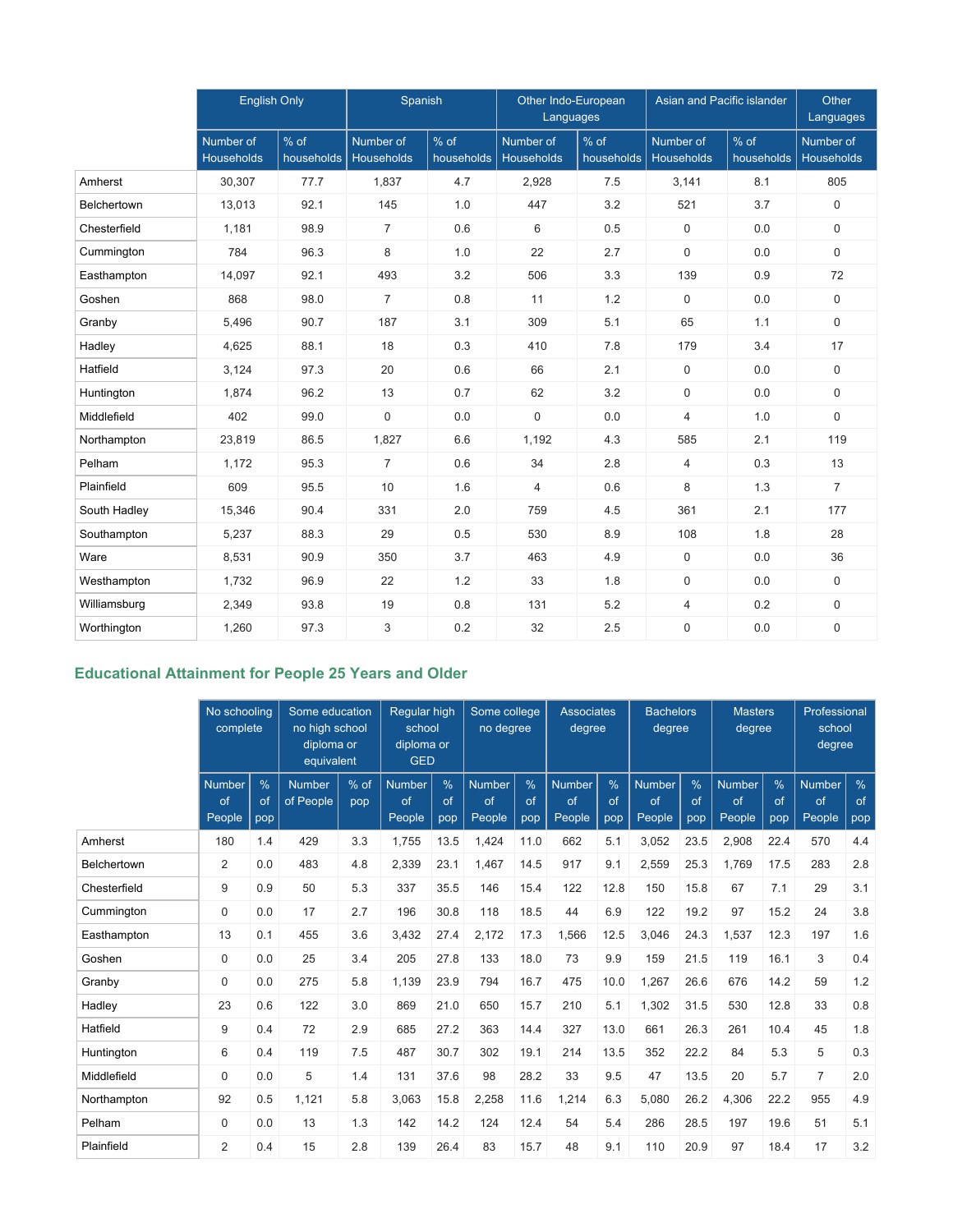|              | % of households |
|--------------|-----------------|
| Amherst      | 2.1             |
| Belchertown  | 0.0             |
| Chesterfield | 0.0             |
| Cummington   | 0.0             |
| Easthampton  | 0.5             |
| Goshen       | 0.0             |
| Granby       | 0.0             |
| Hadley       | 0.3             |
| Hatfield     | 0.0             |
| Huntington   | 0.0             |
| Middlefield  | 0.0             |
| Northampton  | 04              |
| Pelham       | 1.1             |
| Plainfield   | 1.1             |
| South Hadley | 1.0             |
| Southampton  | 0.5             |
| Ware         | 0.4             |
| Westhampton  | 0.0             |
| Williamsburg | 0.0             |
| Worthington  | 0.0             |

# **Educational Attainment for People 25 Years and Older**

|              | Doctorate degree |          |
|--------------|------------------|----------|
|              |                  |          |
|              | Number of People | % of pop |
|              |                  |          |
|              |                  |          |
| Amherst      | 1,983            | 15.3     |
| Belchertown  | 312              | 3.1      |
| Chesterfield | 40               | $4.2\,$  |
| Cummington   | 19               | $3.0\,$  |
| Easthampton  | 127              | $1.0\,$  |
| Goshen       | 21               | $2.8\,$  |
| Granby       | 73               | $1.5\,$  |
| Hadley       | 396              | $9.6\,$  |
| Hatfield     | 92               | 3.7      |
| Huntington   | 16               | $1.0\,$  |
| Middlefield  | $\overline{7}$   | $2.0\,$  |
| Northampton  | 1,327            | $6.8\,$  |
| Pelham       | 136              | 13.6     |
| Plainfield   | 16               | $3.0\,$  |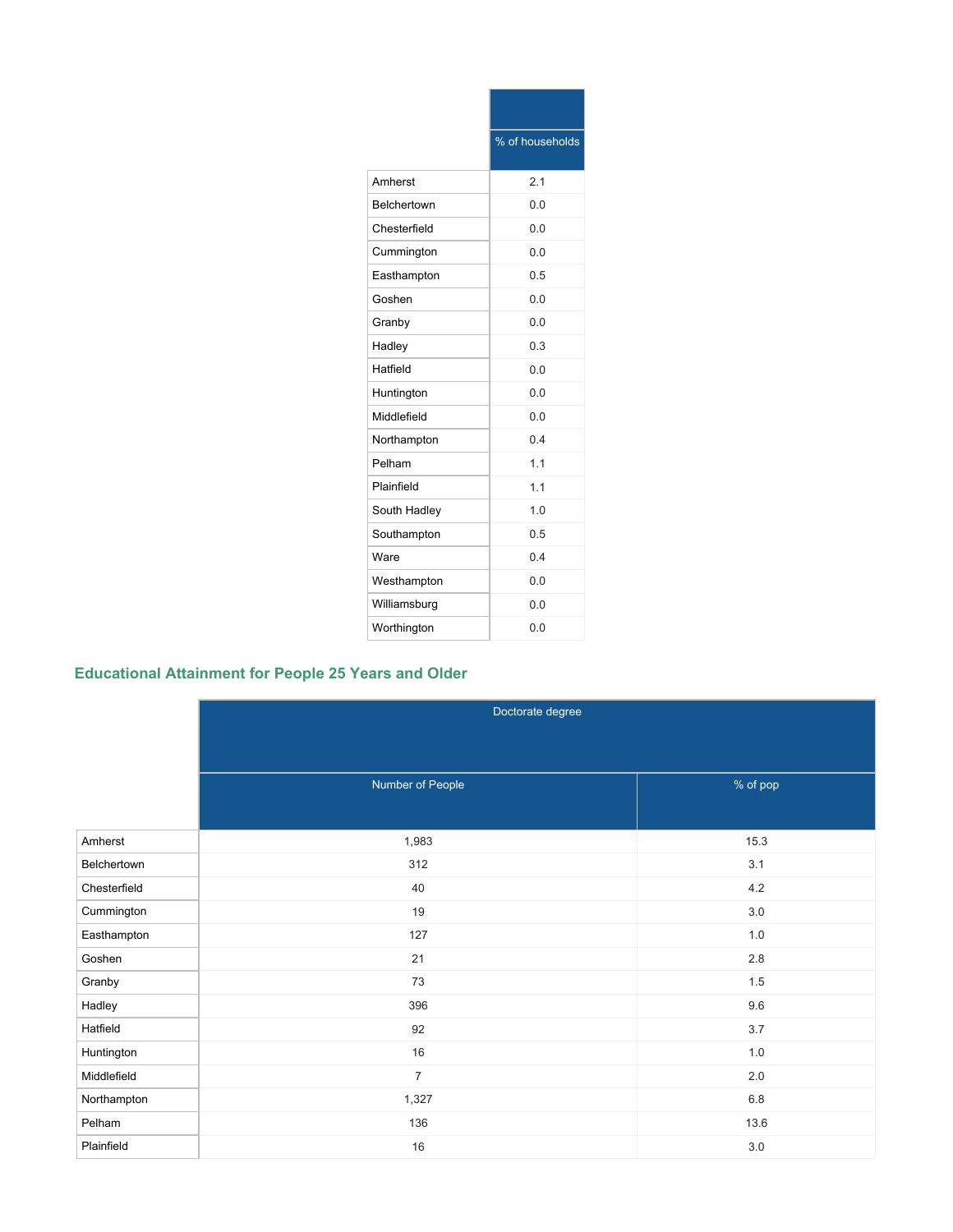|              | No schooling<br>complete      |                            | Some education<br>no high school<br>diploma or<br>equivalent |               | Regular high<br>school<br>diploma or<br><b>GED</b> |                            | Some college<br>no degree     |                            | <b>Associates</b><br><b>Bachelors</b><br>degree<br>degree |                |                               | <b>Masters</b><br>degree |                               | Professional<br>school<br>degree |                               |                            |
|--------------|-------------------------------|----------------------------|--------------------------------------------------------------|---------------|----------------------------------------------------|----------------------------|-------------------------------|----------------------------|-----------------------------------------------------------|----------------|-------------------------------|--------------------------|-------------------------------|----------------------------------|-------------------------------|----------------------------|
|              | <b>Number</b><br>of<br>People | $\frac{9}{6}$<br>of<br>pop | <b>Number</b><br>of People                                   | $%$ of<br>pop | <b>Number</b><br>of<br>People                      | $\frac{9}{6}$<br>of<br>pop | <b>Number</b><br>of<br>People | $\frac{9}{6}$<br>of<br>pop | Number<br>of<br>People                                    | %<br>of<br>pop | <b>Number</b><br>of<br>People | %<br>of<br>pop           | <b>Number</b><br>of<br>People | $\frac{0}{0}$<br>of<br>pop       | <b>Number</b><br>of<br>People | $\frac{0}{6}$<br>of<br>pop |
| South Hadley | 18                            | 0.2                        | 604                                                          | 5.2           | 2,759                                              | 23.6                       | 1,881                         | 16.1                       | 1,448                                                     | 12.4           | 2,649                         | 22.7                     | 1,765                         | 15.1                             | 181                           | 1.5                        |
| Southampton  | 0                             | 0.0                        | 246                                                          | 5.5           | 1,268                                              | 28.3                       | 648                           | 14.5                       | 454                                                       | 10.1           | 891                           | 19.9                     | 776                           | 17.3                             | 96                            | 2.1                        |
| Ware         | 50                            | 0.7                        | 617                                                          | 8.5           | 2,633                                              | 36.2                       | 1,369                         | 18.8                       | 770                                                       | 10.6           | 1,237                         | 17.0                     | 462                           | 6.3                              | 79                            | 1.1                        |
| Westhampton  | $\mathbf 0$                   | 0.0                        | 40                                                           | 2.9           | 404                                                | 29.0                       | 225                           | 16.1                       | 151                                                       | 10.8           | 287                           | 20.6                     | 212                           | 15.2                             | 22                            | 1.6                        |
| Williamsburg | 0                             | 0.0                        | 89                                                           | 4.4           | 397                                                | 19.4                       | 289                           | 14.2                       | 179                                                       | 8.8            | 468                           | 22.9                     | 491                           | 24.0                             | 81                            | 4.0                        |
| Worthington  | $\overline{4}$                | 0.4                        | 52                                                           | 5.2           | 289                                                | 28.8                       | 180                           | 17.9                       | 130                                                       | 13.0           | 181                           | 18.0                     | 131                           | 13.1                             | 15                            | 1.5                        |

# **Educational Attainment for People 25 Years with less than 9th Grade Education**

|              | 9th grade education or higher |                 | Less than 9th grade education |                 |
|--------------|-------------------------------|-----------------|-------------------------------|-----------------|
|              | Number of People              | % of population | <b>Number of People</b>       | % of population |
| Amherst      | 12,633                        | 97.5            | 330                           | 2.5             |
| Belchertown  | 10,009                        | 98.8            | 122                           | 1.2             |
| Chesterfield | 938                           | 98.7            | 12                            | 1.3             |
| Cummington   | 637                           | 100.0           | $\mathbf 0$                   | 0.0             |
| Easthampton  | 12,453                        | 99.3            | 92                            | 0.7             |
| Goshen       | 738                           | 100.0           | $\overline{0}$                | 0.0             |
| Granby       | 4,708                         | 98.9            | 50                            | 1.1             |
| Hadley       | 4,046                         | 97.8            | 89                            | 2.2             |
| Hatfield     | 2,506                         | 99.6            | 9                             | 0.4             |
| Huntington   | 1,562                         | 98.5            | 23                            | 1.5             |
| Middlefield  | 346                           | 99.4            | $\overline{2}$                | 0.6             |
| Northampton  | 19,040                        | 98.1            | 376                           | 1.9             |
| Pelham       | 1,003                         | 100.0           | 0                             | 0.0             |
| Plainfield   | 523                           | 99.2            | $\overline{4}$                | 0.8             |
| South Hadley | 11,536                        | 98.8            | 146                           | 1.2             |
| Southampton  | 4,468                         | 99.8            | 11                            | 0.2             |
| Ware         | 7,085                         | 97.3            | 196                           | 2.7             |
| Westhampton  | 1,392                         | 99.8            | 3                             | 0.2             |
| Williamsburg | 2,025                         | 99.2            | 17                            | 0.8             |
| Worthington  | 991                           | 98.8            | 12                            | 1.2             |

# **Number of People**

| Age Group          | Under 20 years | 20 to 34 years | 35 to 64 years | 65 years and over | Poverty            | <b>Below</b>            | Above            |
|--------------------|----------------|----------------|----------------|-------------------|--------------------|-------------------------|------------------|
| Amherst            | 12.914         | 17.138         | 6.133          | 3,629             |                    | <b>Poverty</b><br>Level | Poverty<br>Level |
| <b>Belchertown</b> | 3.619          | 2.609          | 6.556          | 2.221             | Amherst            | 6.426                   | 16,937           |
| Chesterfield       | 243            | 164            | 547            | 280               | <b>Belchertown</b> | 907                     | 14.020           |
| Cummington         | 162            | 78             | 389            | 216               | Chesterfield       | 55                      | 1,174            |
| Easthampton        | 2.817          | 3,060          | 7.040          | 3,043             | Cummington         | 90                      | 752              |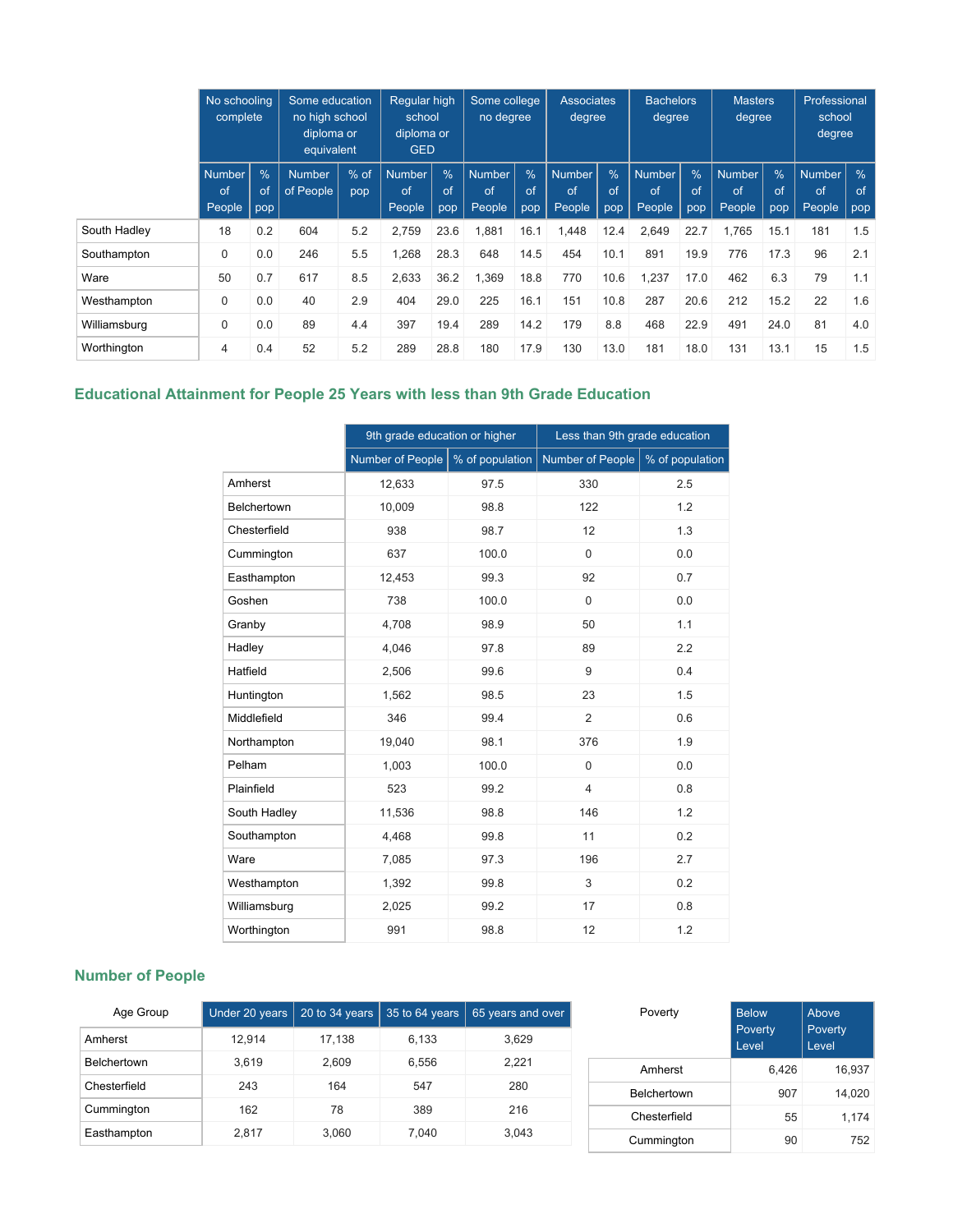|              | Doctorate degree |          |
|--------------|------------------|----------|
|              |                  |          |
|              | Number of People | % of pop |
| South Hadley | 377              | 3.2      |
| Southampton  | 100              | 2.2      |
| Ware         | 64               | 0.9      |
| Westhampton  | 54               | 3.9      |
| Williamsburg | 48               | 2.4      |
| Worthington  | 21               | 2.1      |

**Educational Attainment for People 25 Years with less than 9th Grade Education**

**Number of People**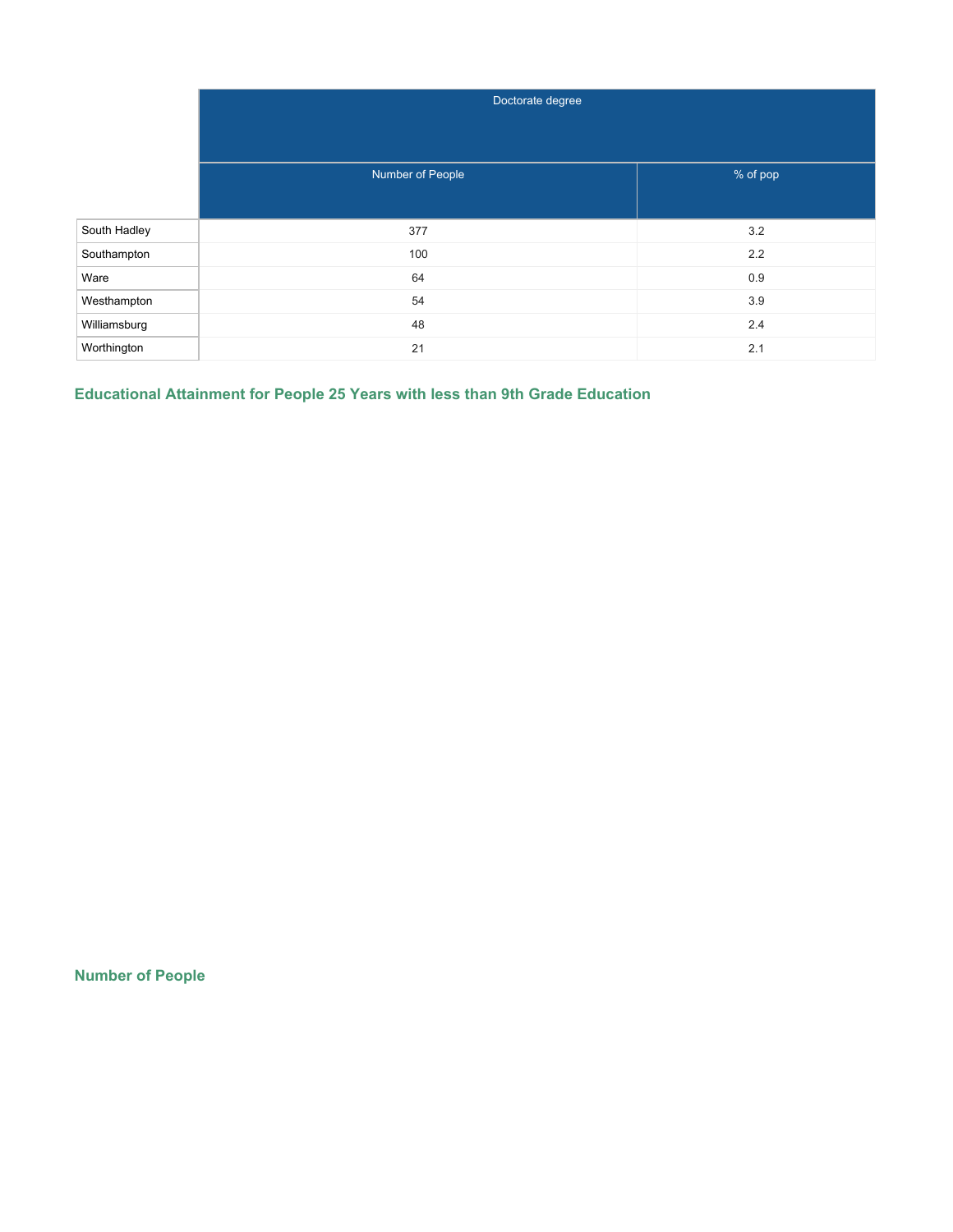| Age Group    | Under 20 years | 20 to 34 years | 35 to 64 years | 65 years and over |
|--------------|----------------|----------------|----------------|-------------------|
| Goshen       | 133            | 120            | 507            | 153               |
| Granby       | 1,214          | 1,031          | 2,894          | 1,183             |
| Hadley       | 948            | 1,015          | 2,095          | 1,261             |
| Hatfield     | 580            | 575            | 1,395          | 724               |
| Huntington   | 357            | 414            | 916            | 371               |
| Middlefield  | 27             | 48             | 246            | 87                |
| Northampton  | 6,134          | 6,495          | 10,761         | 5,126             |
| Pelham       | 234            | 233            | 482            | 334               |
| Plainfield   | 103            | 80             | 284            | 194               |
| South Hadley | 3,850          | 4,175          | 6,256          | 3,422             |
| Southampton  | 1,255          | 949            | 2,743          | 1,197             |
| Ware         | 2,049          | 1,561          | 4,147          | 2,044             |
| Westhampton  | 365            | 286            | 868            | 339               |
| Williamsburg | 415            | 418            | 1,137          | 606               |
| Worthington  | 243            | 185            | 587            | 323               |

| Poverty      | <b>Below</b><br>Poverty<br>Level | Above<br>Poverty<br>Level |
|--------------|----------------------------------|---------------------------|
| Easthampton  | 1,469                            | 14,434                    |
| Goshen       | 43                               | 870                       |
| Granby       | 238                              | 6,084                     |
| Hadley       | 349                              | 4,848                     |
| Hatfield     | 213                              | 3,061                     |
| Huntington   | 184                              | 1,874                     |
| Middlefield  | 19                               | 389                       |
| Northampton  | 3,407                            | 21,514                    |
| Pelham       | 68                               | 1,213                     |
| Plainfield   | 44                               | 617                       |
| South Hadley | 1,462                            | 13,754                    |
| Southampton  | 152                              | 5,972                     |
| Ware         | 1,298                            | 8,467                     |
| Westhampton  | 64                               | 1,794                     |
| Williamsburg | 234                              | 2,342                     |
| Worthington  | 78                               | 1,252                     |

| Race         | White  | Asian/Pacific Islander | Other | <b>Black</b>   |
|--------------|--------|------------------------|-------|----------------|
| Amherst      | 29,521 | 5,540                  | 2,636 | 2,117          |
| Belchertown  | 14,007 | 654                    | 261   | 83             |
| Chesterfield | 1,204  | 9                      | 21    | $\Omega$       |
| Cummington   | 829    | 5                      | 11    | $\mathbf 0$    |
| Easthampton  | 14,734 | 247                    | 679   | 300            |
| Goshen       | 910    | 0                      | 3     | $\mathbf 0$    |
| Granby       | 6,030  | 50                     | 178   | 64             |
| Hadley       | 4,544  | 179                    | 175   | 421            |
| Hatfield     | 3,168  | 9                      | 84    | 13             |
| Huntington   | 1,976  | $\mathbf 0$            | 66    | 16             |
| Middlefield  | 385    | 5                      | 18    | $\mathbf 0$    |
| Northampton  | 25,236 | 958                    | 1,707 | 615            |
| Pelham       | 1,190  | 12                     | 25    | 56             |
| Plainfield   | 620    | 15                     | 24    | 2              |
| South Hadley | 15,780 | 765                    | 843   | 315            |
| Southampton  | 5,875  | 143                    | 101   | 25             |
| Ware         | 9,380  | 22                     | 268   | 131            |
| Westhampton  | 1,840  | 8                      | 10    | $\mathbf 0$    |
| Williamsburg | 2,537  | 0                      | 15    | 24             |
| Worthington  | 1,318  | 0                      | 16    | $\overline{4}$ |

| Ethnicity    | <b>Not Hispanic</b> | <b>Hispanic</b> |
|--------------|---------------------|-----------------|
| Amherst      | 36,838              | 2,976           |
| Belchertown  | 14,791              | 214             |
| Chesterfield | 1,202               | 32              |
| Cummington   | 831                 | 14              |
| Easthampton  | 15,237              | 723             |
| Goshen       | 861                 | 52              |
| Granby       | 6,074               | 248             |
| Hadley       | 5,195               | 124             |
| Hatfield     | 3,169               | 105             |
| Huntington   | 2,038               | 20              |
| Middlefield  | 408                 | 0               |
| Northampton  | 26,026              | 2,490           |
| Pelham       | 1,241               | 42              |
| Plainfield   | 635                 | 26              |
| South Hadley | 16,568              | 1,135           |
| Southampton  | 6,144               | 0               |
| Ware         | 9,050               | 751             |
| Westhampton  | 1,824               | 34              |
| Williamsburg | 2,525               | 51              |
| Worthington  | 1,328               | 10              |

**Facilities**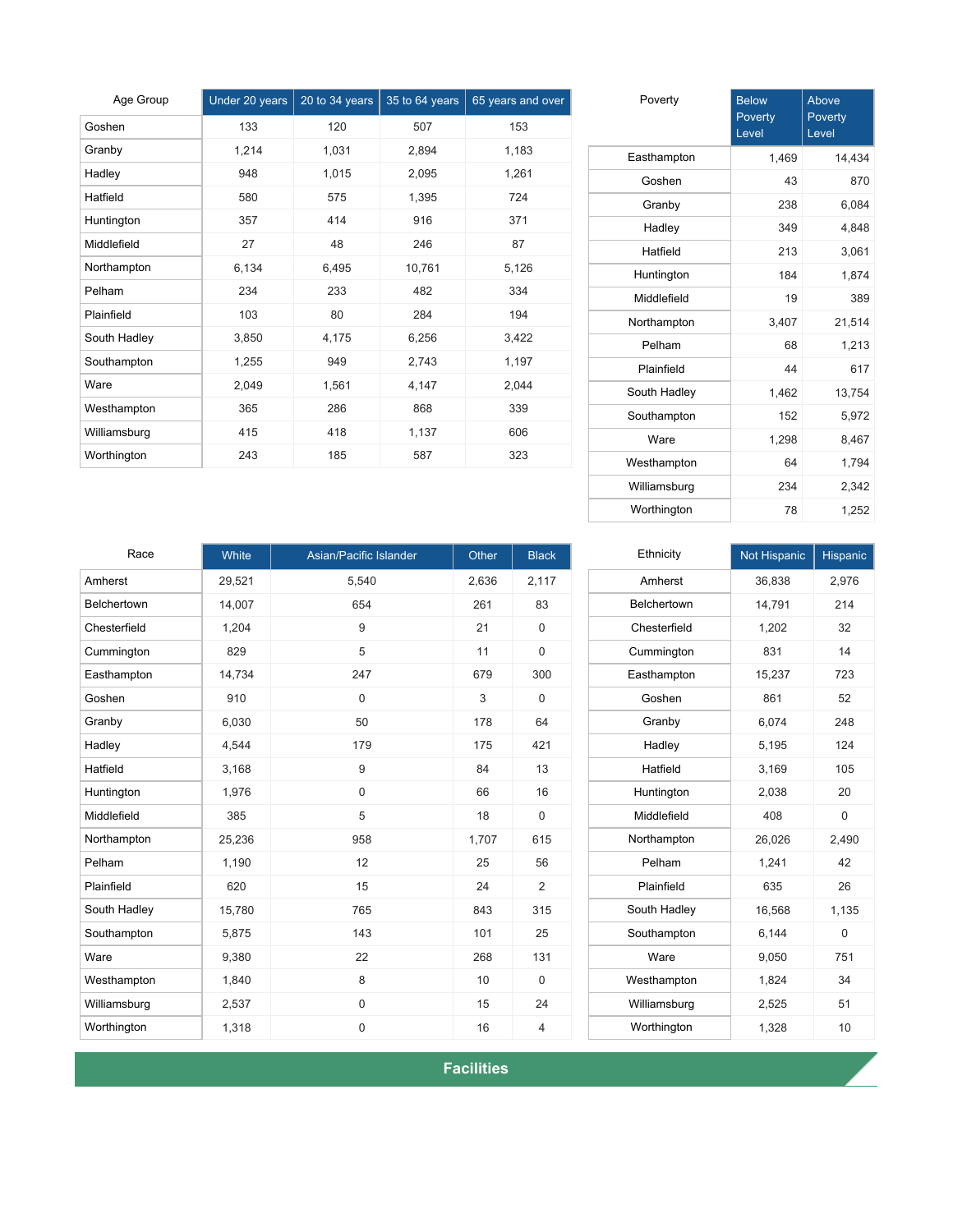## **Community Health Center**

### **Service Type: Ambulatory Surgical Ctr.**

| <b>Name</b>                                    | <b>Street Address</b> | Community | Number of Beds |
|------------------------------------------------|-----------------------|-----------|----------------|
| Valley Medical Group Amb<br>Surg & Proc Center | 31 Hall Drive         | Amherst   |                |

#### **Service Type: Certified Home Health Agency**

| <b>Name</b>                          | <b>Street Address</b> | Community   | Number of Beds |
|--------------------------------------|-----------------------|-------------|----------------|
| Servicenet Homecare                  | 216 North King Street | Northampton |                |
| Vna & Hospice Of Cooley<br>Dickinson | 168 Industrial Drive  | Northampton |                |

#### **Service Type: Clinic**

| <b>Name</b>                                   | Street Address     | Community   | Number of Beds |
|-----------------------------------------------|--------------------|-------------|----------------|
| Childrens Clinic (The)                        | 78 Pomeroy Terrace | Northampton |                |
| Ncyf Child & Family<br><b>Outpatient Clin</b> | 203 East Street    | Easthampton |                |
| Servicenet Outpatient Clinic                  | 50 Pleasant Street | Northampton |                |
| Worthington Health Center                     | 58 Old North Road  | Worthington | 0              |

### **Service Type: Clinic Satellite**

| <b>Name</b>                                            | <b>Street Address</b>  | Community   | <b>Number of Beds</b> |
|--------------------------------------------------------|------------------------|-------------|-----------------------|
| <b>Chd Outpatient Behavioral</b><br><b>Health Srvs</b> | 179 Northampton Street | Easthampton | 0                     |
| Childrens Clinic The                                   | 17 Brewster Court      | Northampton | $\Omega$              |
| Gateway School-Based<br><b>Health Center</b>           | 12 Littleville Road    | Huntington  | $\Omega$              |
| Huntington Health Center                               | 73 Russell Road        | Huntington  | $\Omega$              |
| Minuteclinic                                           | 165 University Drive   | Amherst     | <sup>0</sup>          |
| Minuteclinic                                           | 366 King Street        | Northampton | $\Omega$              |
| Northampton Outpatient Site<br>$C & S$ O               | 8 Atwood Drive         | Northampton | $\Omega$              |
| Servicenet Outpatient Clinic                           | 400 Amity Street       | Amherst     | $\Omega$              |
| <b>Valley Human Services</b>                           | 96 South Street        | Ware        | $\Omega$              |
| Walden Behavioral Care-<br>Amherst                     | 100 University Drive   | Amherst     | $\Omega$              |

### **Service Type: Hospice**

| <b>Name</b>                          | <b>Street Address</b>      | Community   | Number of Beds |
|--------------------------------------|----------------------------|-------------|----------------|
| Compassus - Greater Boston           | 241-243 King Street        | Northampton |                |
| Hospice Of The Fisher Home           | 1165 North Pleasant Street | Amherst     |                |
| Vna & Hospice Of Cooley<br>Dickinson | 168 Industrial Drive       | Northampton | O              |

**Service Type: Hospital Satellite**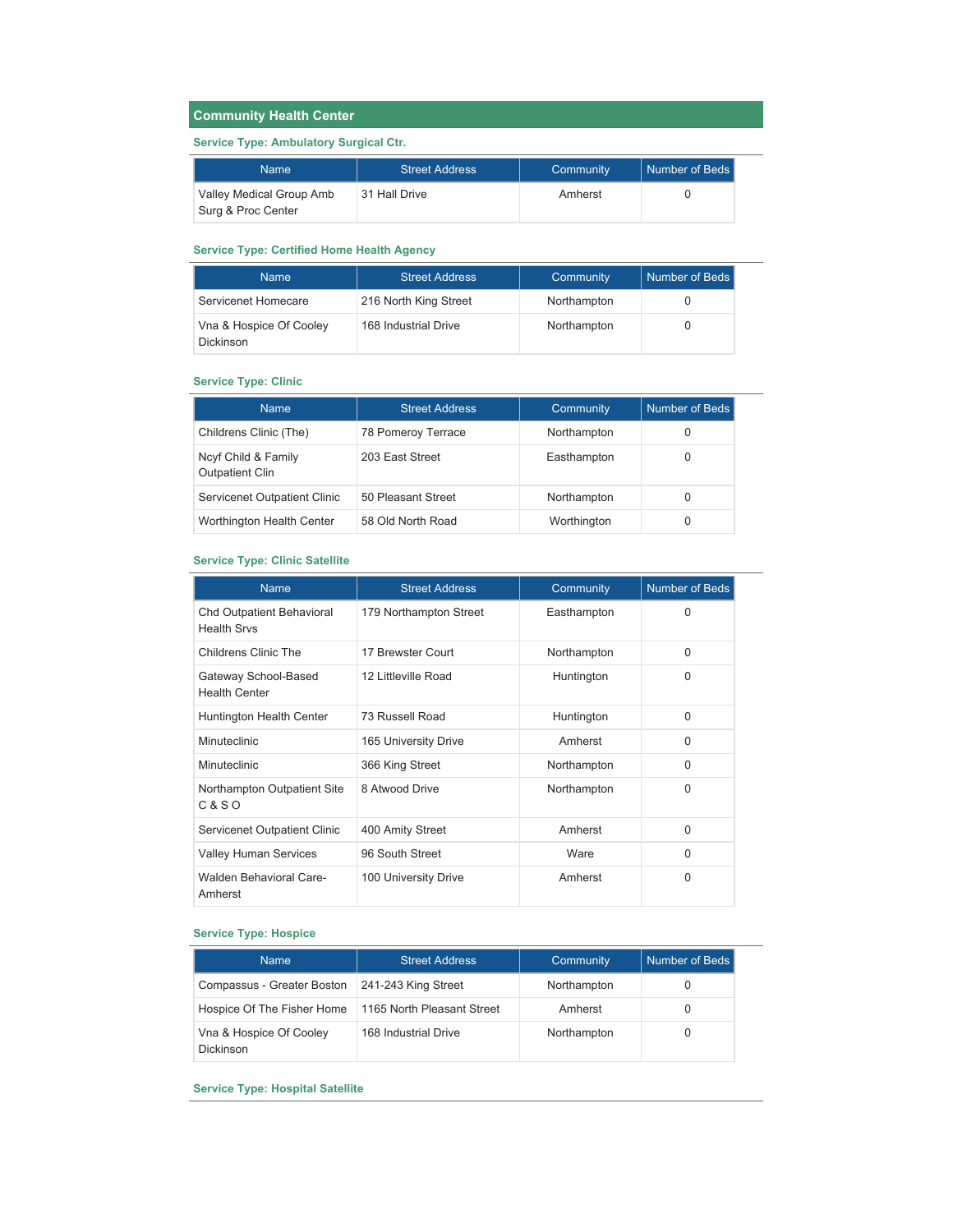| <b>Name</b>                                       | <b>Street Address</b>   | Community    | <b>Number of Beds</b> |
|---------------------------------------------------|-------------------------|--------------|-----------------------|
| Baystate Heart & Vascular<br>Prg Cardi            | 10 Main Street          | Northampton  | $\Omega$              |
| Baystate Radiology                                | 95 Sargent Street       | Belchertown  | $\Omega$              |
| <b>Baystate Regional Cancer</b><br>Program        | 85 South Street         | Ware         | $\Omega$              |
| Baystate Rehab at The<br><b>Raymond Center</b>    | 470 Granby Road         | South Hadley | $\Omega$              |
| <b>Baystate Wing Hosp</b><br>Belchertown M C      | 20 Daniel Shays Highway | Belchertown  | $\mathbf{0}$          |
| Cooley Dickinson Hosp<br><b>Rehab Svcs</b>        | 380 Russell Street      | Hadley       | $\Omega$              |
| Cooley Dickinson Hosp<br><b>Rehab Svcs</b>        | 58 Old North Road       | Worthington  | $\Omega$              |
| Cooley Dickinson Hospital                         | 170 University Drive    | Amherst      | $\Omega$              |
| Cooley Dickinson Output<br><b>Center Southamp</b> | 10 College Highway      | Southampton  | $\Omega$              |
| Cooley Dicknsn Hosp Outpt<br>Diagnosti            | 22 Atwood Drive         | Northampton  | $\Omega$              |
| Cooley Dicknsn Hosp<br><b>Physical Therap</b>     | 4 West Street           | Hatfield     | $\Omega$              |
| Cooley Dicknsn Hosp<br><b>Physical Therap</b>     | 8 Atwood Drive          | Northampton  | $\Omega$              |

#### **Service Type: Mobile/Portable Clinic**

| <b>Name</b>                                    | <b>Street Address</b> | Community   | Number of Beds |
|------------------------------------------------|-----------------------|-------------|----------------|
| Sheilds Pet-Ct At Cooley<br>Dickinson Hospital | 30 Locust Street      | Northampton |                |

### **Service Type: Renal Dialysis (ESRD)**

| <b>Name</b>                         | <b>Street Address</b> | Community   | Number of Beds |
|-------------------------------------|-----------------------|-------------|----------------|
| Hampshire County Dialysis<br>Center | 84 Conz Street        | Northampton | 12             |

### **Service Type: Satellite Emergency Facility**

| <b>Name</b>                              | <b>Street Address</b> | Community | Number of Beds |
|------------------------------------------|-----------------------|-----------|----------------|
| Baystate Mary Lane Outpt<br>Center - Sef | 85 South Street       | Ware      |                |

### **Service Type: Temporary Nursing Agency**

| <b>Name</b>            | <b>Street Address</b> | Community   | Number of Beds |
|------------------------|-----------------------|-------------|----------------|
| All About You Lic      | 2 Mechanic Street     | Easthampton |                |
| Gomes Home Health Care | 245 Russell Street    | Hadley      |                |

### **Longterm Care**

**Service Type: Nursing Home**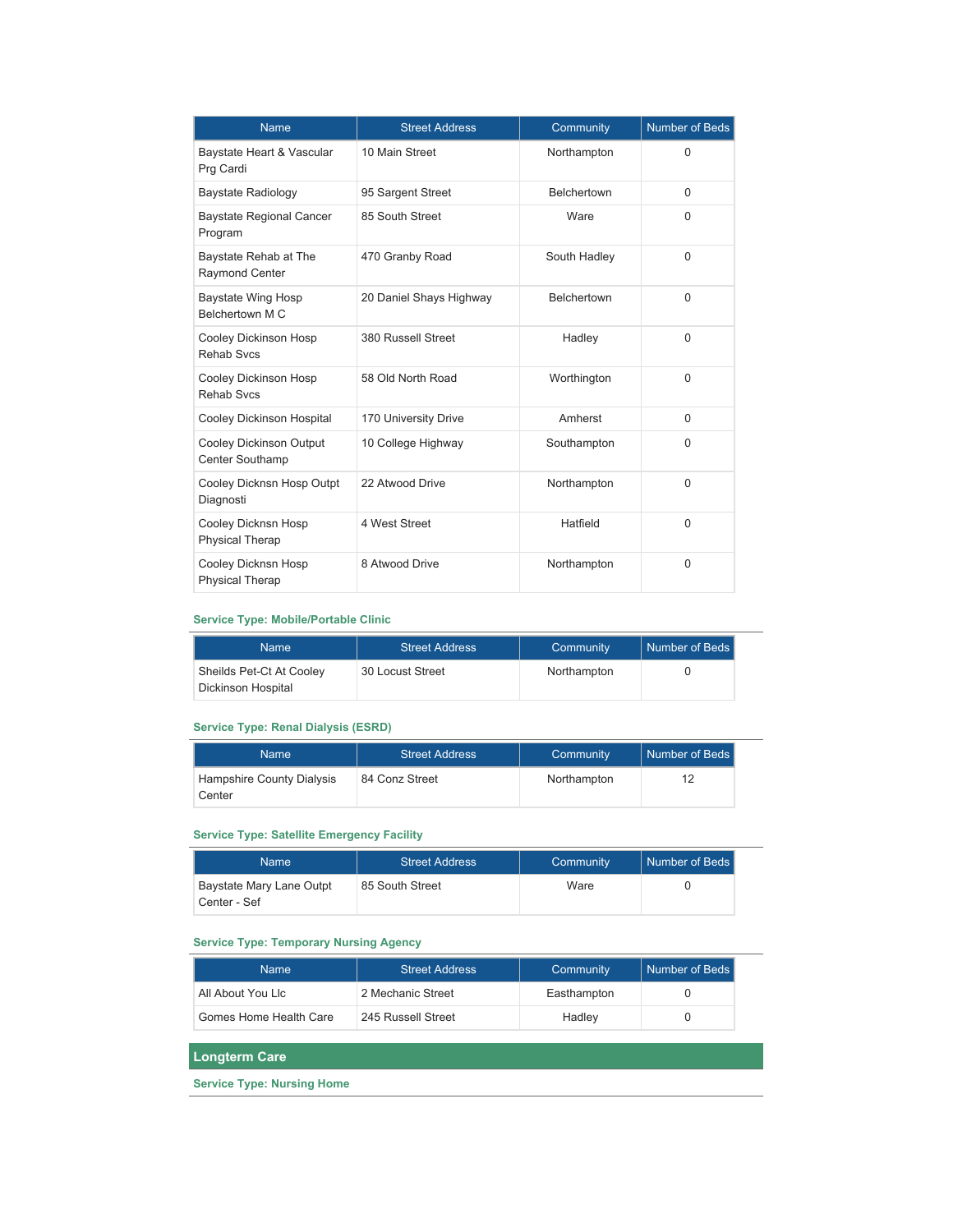| <b>Name</b>                                        | <b>Street Address</b> | Community    | Number of Beds |
|----------------------------------------------------|-----------------------|--------------|----------------|
| Care One At Northampton                            | 548 Elm Street        | Northampton  | 125            |
| Center For Extended Care At<br>Amherst             | 150 University Drive  | Amherst      | 134            |
| Elaine Center At Hadley                            | 20 North Maple Street | Hadley       | 154            |
| Highview Of Northampton                            | 222 River Road        | Northampton  | 120            |
| Linda Manor Extended Care<br>Facility              | 349 Haydenville Road  | Northampton  | 123            |
| Wingate At South Hadley<br>Rehab & Skilled Nursing | 573 Granby Road       | South Hadley | 132            |

#### **Service Type: Rest Home**

| <b>Name</b>                   | <b>Street Address</b> | Community   | Number of Beds |
|-------------------------------|-----------------------|-------------|----------------|
| Lathrop Home                  | 215 South Street      | Northampton | 39             |
| <b>River Valley Rest Home</b> | 159 Pine Street       | Northampton | 25             |
| Rockridge At Laurel Park      | 25 Coles Meadow Road  | Northampton | 61             |

## **Fire Station**

## **Station: Bluemer Road Station**

| <b>Name</b>                    | <b>Street Address</b> | Community   |
|--------------------------------|-----------------------|-------------|
| Southampton Fire<br>Department | 15 Bluemer Road       | Southampton |

### **Station: Florence Substation**

| Name                                          | <b>Street Address</b> | Community   |
|-----------------------------------------------|-----------------------|-------------|
| Northampton Fire Department   69 Maple Street |                       | Northampton |

### **Station: Headquarters**

| <b>Name</b>                         | <b>Street Address</b>  | Community          |
|-------------------------------------|------------------------|--------------------|
| <b>Amherst Fire Department</b>      | 68 No. Pleasant Street | Amherst            |
| <b>Belchertown Fire Department</b>  | 10 No Main Street      | <b>Belchertown</b> |
| <b>Chesterfield Fire Department</b> | 5 North Road           | Chesterfield       |
| <b>Cummington Fire Department</b>   | 16 Main Street         | Cummington         |
| Easthampton Fire<br>Department      | 32 Payson Avenue       | Easthampton        |
| Goshen Fire Department              | 56 Main Street         | Goshen             |
| <b>Granby Fire Department</b>       | 250 State Street       | Granby             |
| <b>Hadley Fire Department</b>       | 15 East Street         | Hadley             |
| <b>Hatfield Fire Department</b>     | 59 Main Street         | Hatfield           |
| Huntington Fire Department          | 8 Russell Road         | Huntington         |
| Middlefield Fire Department         | 84 Town Hill Road      | Middlefield        |
| Northampton Fire Department         | 26 Carlon Drive        | Northampton        |
| Pelham Fire Department              | 41 Amherst Road        | Pelham             |
| South Hadley-District 1             | 144 Newton Street      | South Hadley       |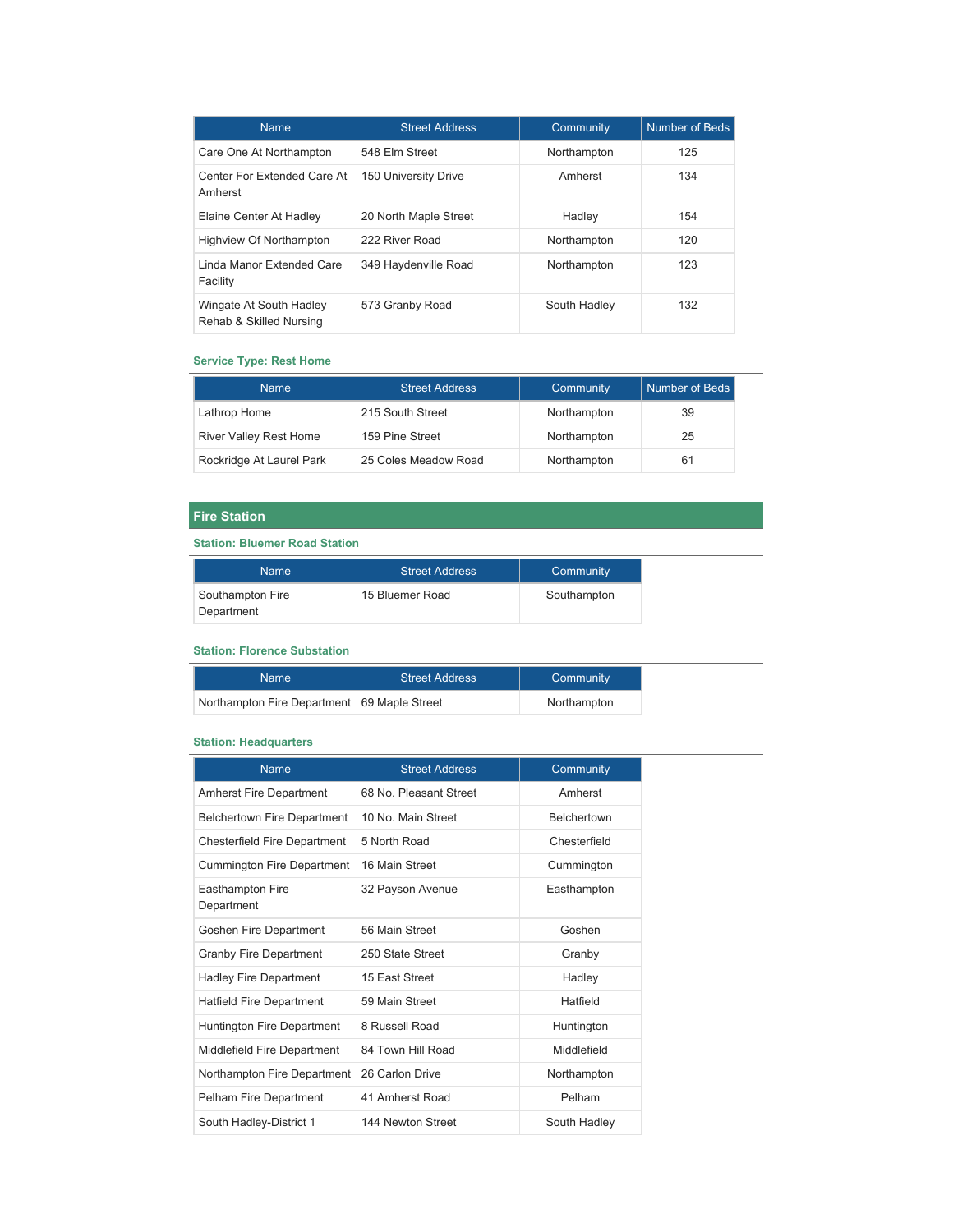| <b>Name</b>                           | <b>Street Address</b> | Community    |
|---------------------------------------|-----------------------|--------------|
| South Hadley-District 2               | 20 Woodbridge Street  | South Hadley |
| Southampton Fire<br>Department        | 204 College Highway   | Southampton  |
| Ware Fire Department                  | 1 Fast Main Street    | <b>Ware</b>  |
| <b>Westhampton Fire</b><br>Department | 48 Stage Road         | Westhampton  |
| Worthington Fire - Rescue             | 51 Huntington Road    | Worthington  |

## **Station: Headquarters- Mail 12 Broom St**

| Name                              | <b>Street Address</b> | Community  |
|-----------------------------------|-----------------------|------------|
| <b>Plainfield Fire Department</b> | 315 Main Street       | Plainfield |

### **Station: North Hadley Station**

| Name                          | <b>Street Address</b> | Community |
|-------------------------------|-----------------------|-----------|
| <b>Hadley Fire Department</b> | 237 River Drive       | Hadley    |

### **Station: North Station**

| Name                    | <b>Street Address</b>    | Community |
|-------------------------|--------------------------|-----------|
| Amherst Fire Department | 603 East Pleasant Street | Amherst   |

### **Station: Station 1**

| Name                                               | <b>Street Address</b> | Community    |
|----------------------------------------------------|-----------------------|--------------|
| Williamsburg Fire Department   5 North Main Street |                       | Williamsburg |

#### **Station: Station 2**

| <b>Name</b>                | <b>Street Address</b> | Community  |
|----------------------------|-----------------------|------------|
| Huntington Fire Department | 51 Searles Road       | Huntington |
| Pelham Fire Department     | 2 South Valley Road   | Pelham     |

#### **Station: Station 2-EM**

| Name                         | Street Address     | Community    |
|------------------------------|--------------------|--------------|
| Chesterfield Fire Department | 37 Damon Pond Road | Chesterfield |

# **Police Station**

### **Juristication: County**

| Name                     | <b>Street Address</b> | Community   |
|--------------------------|-----------------------|-------------|
| Hampshire County Sheriff | 205 Rocky Hill Road   | Northampton |

#### **Juristication: Local**

| <b>Name</b>                             | <b>Street Address</b> | Community          |
|-----------------------------------------|-----------------------|--------------------|
| <b>Amherst Police Department</b>        | 111 Main Street       | Amherst            |
| <b>Belchertown Police</b><br>Department | 70 State Street       | <b>Belchertown</b> |
| Chesterfield Police                     | 422 Main Road         | Chesterfield       |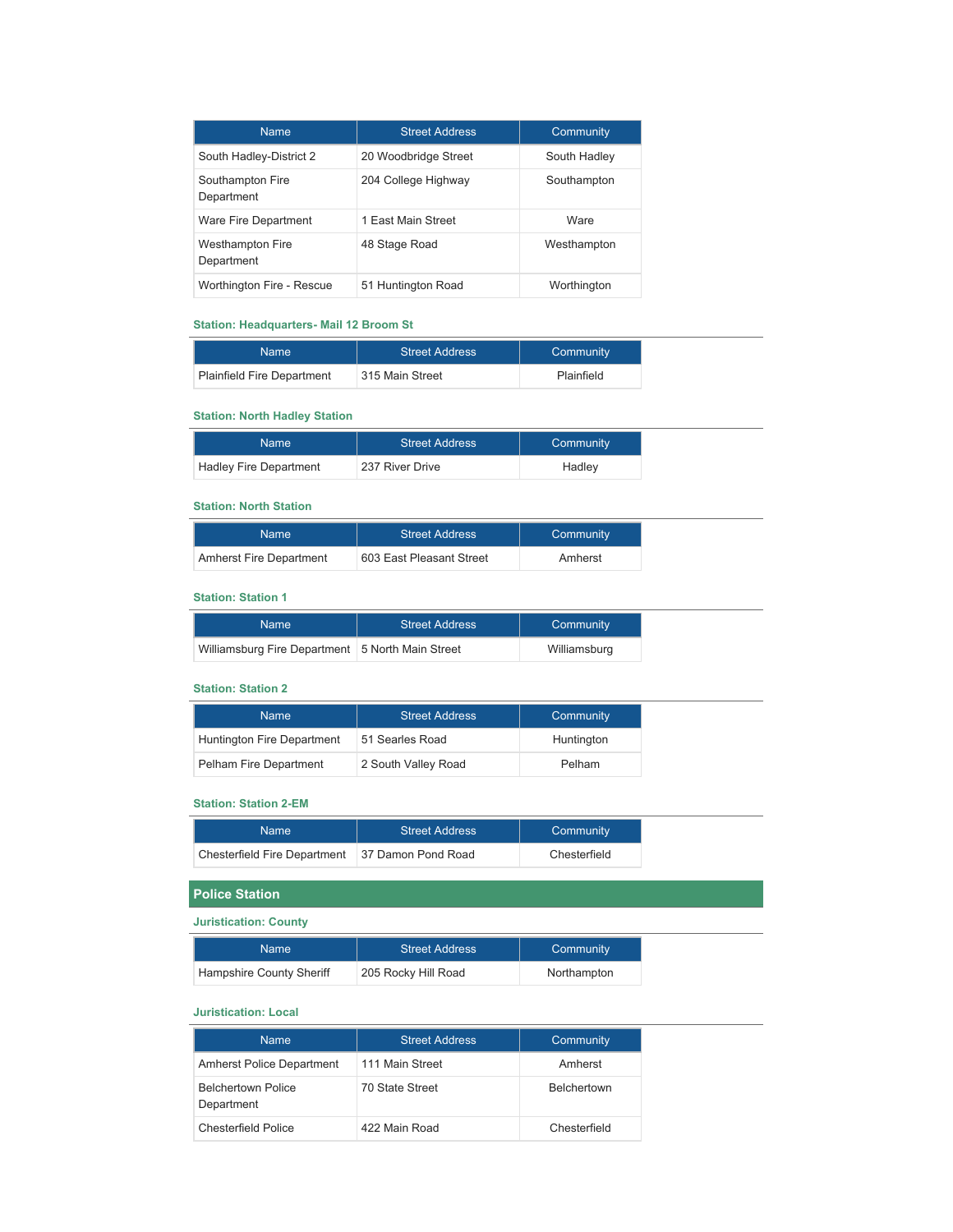| <b>Name</b>                             | <b>Street Address</b>  | Community    |
|-----------------------------------------|------------------------|--------------|
| Department                              |                        |              |
| <b>Cummington Police</b><br>Department  | 8 Fairgrounds Road     | Cummington   |
| <b>Easthampton Police</b><br>Department | 32 Payson Avenue       | Easthampton  |
| Goshen Police Department                | 42 Main Street         | Goshen       |
| <b>Granby Police Department</b>         | 259A East State Street | Granby       |
| <b>Hadley Police Department</b>         | 15 East Street         | Hadley       |
| <b>Hatfield Police Department</b>       | 59 Main Street         | Hatfield     |
| Huntington Police Department            | 24 Russell Road        | Huntington   |
| Middlefield Police Department           | 188 Skyline Trail      | Middlefield  |
| Northampton Police<br>Department        | 29 Center Street       | Northampton  |
| Pelham Police Department                | 2 South Valley Road    | Pelham       |
| <b>Plainfield Police Department</b>     | 315 Main Street        | Plainfield   |
| South Hadley Police<br>Department       | 41 Bridge Street       | South Hadley |
| Southampton Police<br>Department        | 8 East Street          | Southampton  |
| Ware Police Department                  | 22 North Street        | <b>Ware</b>  |
| <b>Westhampton Police</b><br>Department | 48 Stage Road          | Westhampton  |
| Williamsburg Police<br>Department       | 16 S Main Street       | Williamsburg |
| <b>Worthington Police</b><br>Department | 51 Huntington Road     | Worthington  |

#### **Juristication: State**

| <b>Name</b>                                     | <b>Street Address</b> | Community          |
|-------------------------------------------------|-----------------------|--------------------|
| State Police Station B-6,<br>Northampton        | 555 North King Street | Northampton        |
| State Police Station C-7,<br><b>Belchertown</b> | 485 Ware Road         | <b>Belchertown</b> |

# **Town/City Hall**

## **Building Use: City/Town Hall**

| <b>Name</b>                   | <b>Street Address</b>  | Community          |
|-------------------------------|------------------------|--------------------|
| Amherst Town Hall             | 4 Boltwood Avenue      | Amherst            |
| <b>Belchertown Town Hall</b>  | 2 Jabish Street        | <b>Belchertown</b> |
| Chesterfield Town Hall        | 422 Main Road          | Chesterfield       |
| <b>Cummington Town Hall</b>   | 33 Main Street         | Cummington         |
| Easthampton Town Hall         | 50 Payson Avenue       | Easthampton        |
| Goshen Town Hall              | 40 Main Street         | Goshen             |
| <b>Granby Town Hall Annex</b> | 215B West State Street | Granby             |
| Hadley Town Hall              | 100 Middle Street      | Hadley             |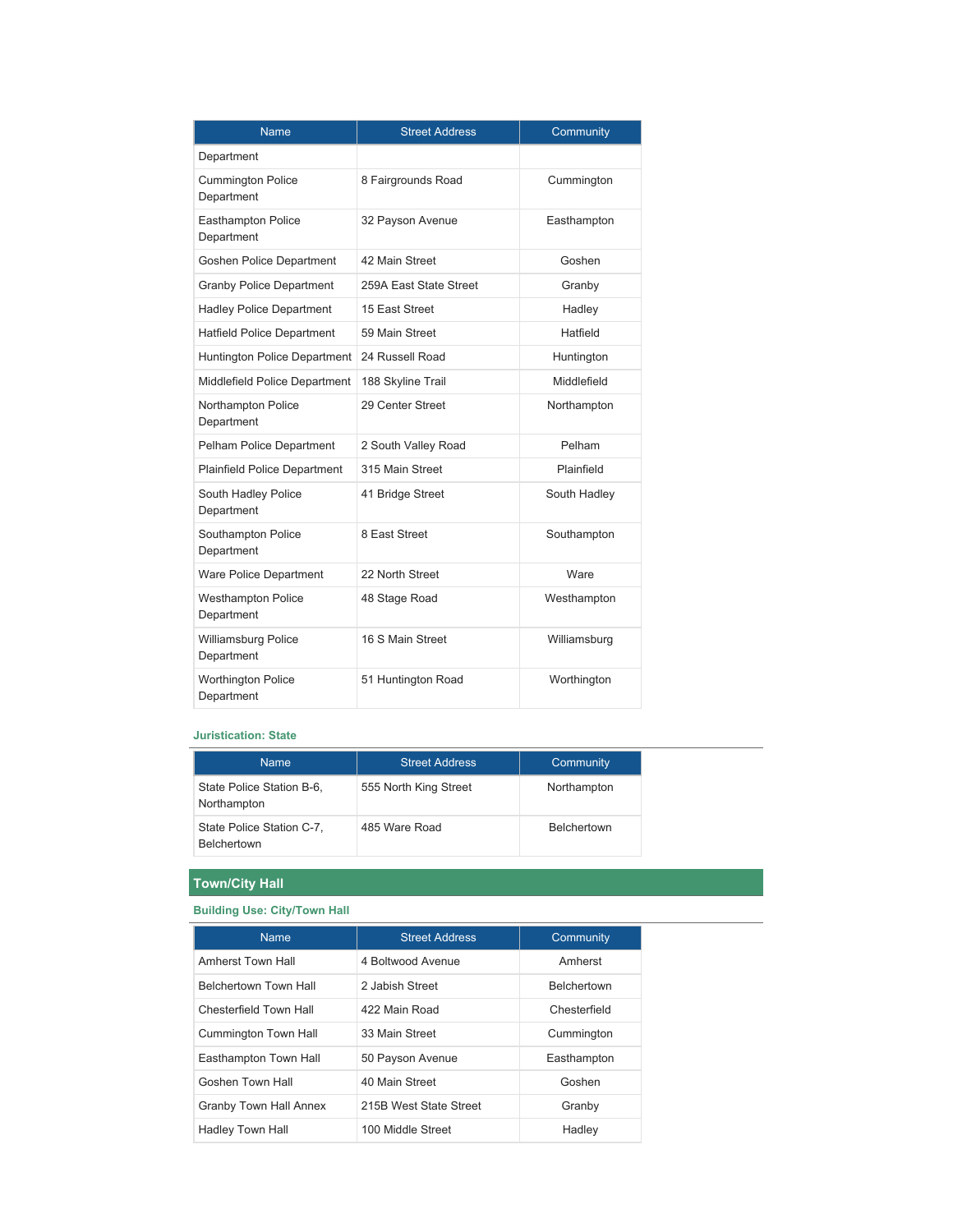| <b>Name</b>                 | <b>Street Address</b> | Community    |
|-----------------------------|-----------------------|--------------|
| <b>Hatfield Town Hall</b>   | 59 Main Street        | Hatfield     |
| Huntington Town Hall        | 24 Russell Road       | Huntington   |
| Middlefield Town Hall       | 188 Skyline Trail     | Middlefield  |
| Northampton City Hall       | 210 Main Street       | Northampton  |
| Pelham Town Hall            | 351 Amherst Road      | Pelham       |
| <b>Plainfield Town Hall</b> | 304 Main Street       | Plainfield   |
| South Hadley Town Hall      | 116 Main Street       | South Hadley |
| Southampton Town Hall       | 210 College Highway   | Southampton  |
| Ware Town Hall              | 126 Main Street       | <b>Ware</b>  |
| Westhampton Town Hall       | 1 South Road          | Westhampton  |
| Williamsburg Town Hall      | 141 Main Street       | Williamsburg |
| Worthington Town Hall       | 160 Huntington Road   | Worthington  |

### **About the Data**

Data presented on this profile are collected by many different partners of the MA EPHT Program and are the most up-to-date data available for each topic.

**Demographics:** US Census Bureau, American Community Survey (ACS), 5-year estimates, 2019 <https://www.census.gov/programs-surveys/acs> Geography: Office of Geographic Information, Commonwealth of Massachusetts, MassIT, [http://www.mass.gov/anf/research-and-tech/it-serv-and-support/](http://www.mass.gov/anf/research-and-tech/it-serv-and-support/application-serv/office-of-geographic-information-massgis/) [application-serv/office-of-geographic-information-massgis/](http://www.mass.gov/anf/research-and-tech/it-serv-and-support/application-serv/office-of-geographic-information-massgis/)

#### **Contact Us**

Email: dph.emergencypreparedness@state.ma.us Phone: (617) 624-6088

### **Additional Map Resources**

**[Massachusetts](https://mass-eoeea.maps.arcgis.com/apps/OnePane/basicviewer/index.html?appid=36d72b75ad55454fb8a9c1af809fa92a)** 

**Toxics Users and Climate** [Vulnerability](https://mass-eoeea.maps.arcgis.com/apps/OnePane/basicviewer/index.html?appid=36d72b75ad55454fb8a9c1af809fa92a) **[Factors](https://mass-eoeea.maps.arcgis.com/apps/OnePane/basicviewer/index.html?appid=36d72b75ad55454fb8a9c1af809fa92a)** Identifies toxics users in relation to flood & hurricane zones and other vulnerable areas. This effort will build sustainable and replicable models for incorporating toxics use reduction into emergency preparedness and climate change resiliency planning. **Social** [Vulnerability Index](https://svi.cdc.gov/map.aspx)ATSDR's Social Vulnerability Index uses U.S. census variables at tract level to help local officials identify communities that may need Social vulnerability refers to the resilience of communities when confronted by external stresses on human health, stresses such as natural or human-caused disasters, or disease outbreaks. Reducing social vulnerability can decrease both human suffering and economic loss. support in preparing for hazards, or recovering from disaster. [MEMA Power](http://mema.mapsonline.net/public.html)  MEMA Power MEMA real time map tracking power outages throughout Massachusetts. **[Massachusetts](http://www.mass.gov/eopss/agencies/mema/emergencies/hurricanes/hurricane-evacuation-zones.html) Hurricane** [Evacuation Zones](http://www.mass.gov/eopss/agencies/mema/emergencies/hurricanes/hurricane-evacuation-zones.html) Identifies evacuation zones for hurricanes. Also features PDFs for individual towns throughout Massachusetts. [RX Open](https://www.healthcareready.org/rxopen) Maps out pharmacies that are open in a disaster. Can be activated for a disaster. [Empower](https://empowermap.hhs.gov/) Maps of medical devices that run on power.

**Indicator Descriptions**

**Age:** Certain age groups are more at risk to adverse health outcomes than others: the youngest and oldest populations. Older and younger populations